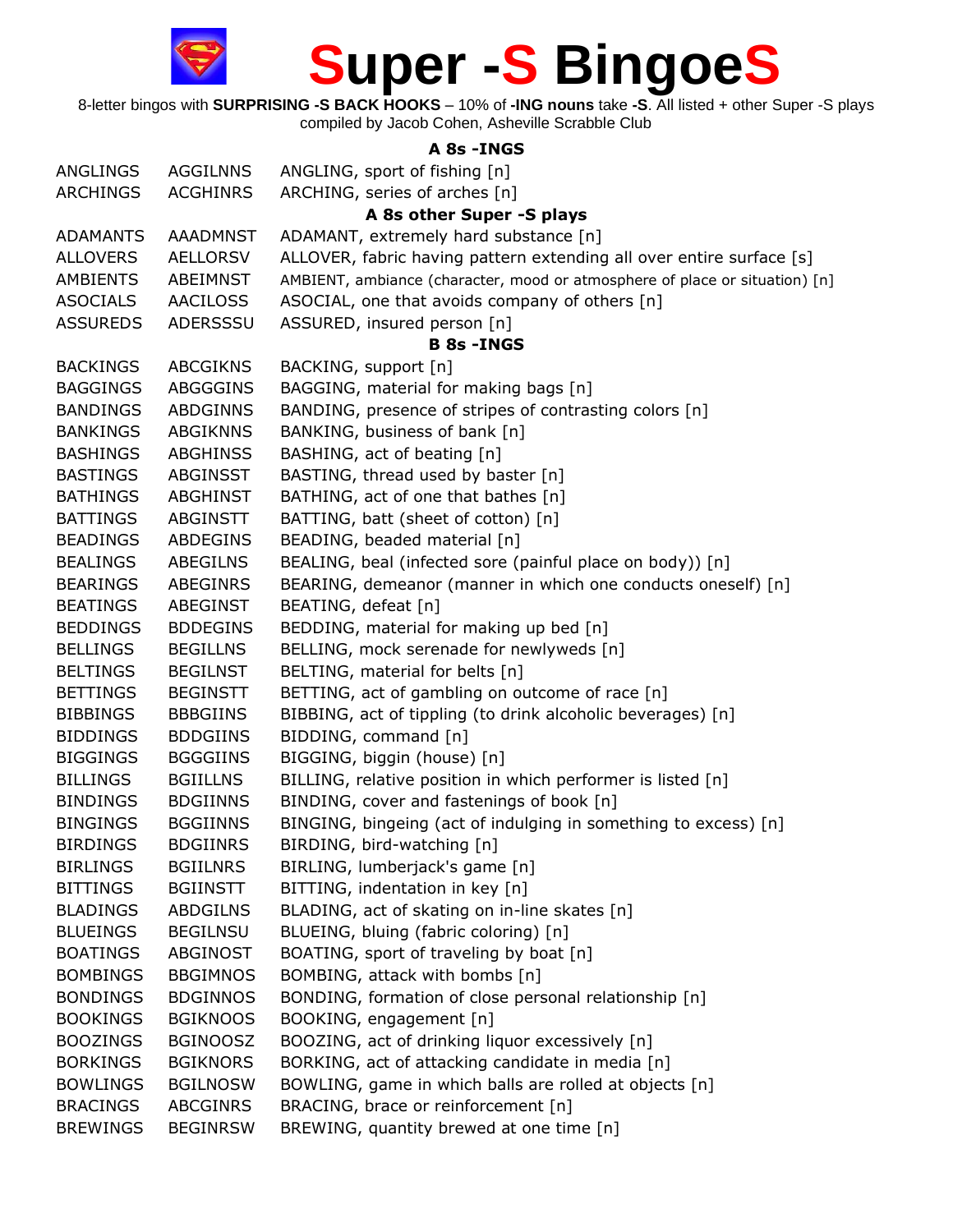

| <b>BROKINGS</b> | <b>BGIKNORS</b> | BROKING, business of broker [n]                                                       |
|-----------------|-----------------|---------------------------------------------------------------------------------------|
| <b>BUDDINGS</b> | <b>BDDGINSU</b> | BUDDING, type of asexual reproduction [n]                                             |
| <b>BUNTINGS</b> | <b>BGINNSTU</b> | BUNTING, fabric used for flags [n]                                                    |
| <b>BURNINGS</b> | <b>BGINNRSU</b> | BURNING, firing of ceramic materials [n]                                              |
| <b>BUSHINGS</b> | <b>BGHINSSU</b> | BUSHING, lining for hole [n]                                                          |
| <b>BUSKINGS</b> | <b>BGIKNSSU</b> | BUSKING, act of performing as busker [n]                                              |
| <b>BUSSINGS</b> | <b>BGINSSSU</b> | BUSSING, busing (act of transporting by bus) [n]                                      |
| <b>BUZZINGS</b> | <b>BGINSUZZ</b> | BUZZING, BUZZ, to make vibrating sound [n]                                            |
|                 |                 | <b>B 8s other Super -S plays</b>                                                      |
| <b>BIZARRES</b> | ABEIRRSZ        | BIZARRE, strangely striped flower [n]                                                 |
| <b>BLITHERS</b> | <b>BEHILRST</b> | BLITHER, to blather (to talk foolishly)                                               |
| <b>BRITTLES</b> | <b>BEILRSTT</b> | BRITTLE, to become brittle [v]                                                        |
| <b>BUCOLICS</b> | <b>BCCILOSU</b> | BUCOLIC, pastoral poem [n]                                                            |
|                 |                 | C 8s - INGS                                                                           |
| <b>CABLINGS</b> | <b>ABCGILNS</b> | CABLING, cable or cables used for fastening something [n]                             |
| <b>CALKINGS</b> | <b>ACGIKLNS</b> | CALKING, material used to calk [n]                                                    |
| <b>CALLINGS</b> | <b>ACGILLNS</b> | CALLING, vocation or profession [n]                                                   |
| <b>CAMPINGS</b> | <b>ACGIMNPS</b> | CAMPING, act of living outdoors [n]                                                   |
| CANNINGS        | <b>ACGINNNS</b> | CANNING, business of preserving food in airtight containers [n]                       |
| <b>CAPPINGS</b> | <b>ACGINPPS</b> | CAPPING, wax covering in honeycomb [n]                                                |
| <b>CARDINGS</b> | <b>ACDGINRS</b> | CARDING, process of combing and cleaning cotton fibers; cleaned and combed fibers [n] |
| <b>CARLINGS</b> | <b>ACGILNRS</b> | CARLING, beam supporting ship's deck [n]                                              |
| <b>CARPINGS</b> | <b>ACGINPRS</b> | CARPING, act of one who carps (to find fault unreasonably) [n]                        |
| <b>CARVINGS</b> | <b>ACGINRSV</b> | CARVING, carved figure or design [n]                                                  |
| <b>CASTINGS</b> | <b>ACGINSST</b> | CASTING, something made in mold [n]                                                   |
| <b>CATLINGS</b> | <b>ACGILNST</b> | CATLING, surgical knife [n]                                                           |
| <b>CEILINGS</b> | <b>CEGIILNS</b> | CEILING, overhead lining of room [n]                                                  |
| <b>CHASINGS</b> | <b>ACGHINSS</b> | CHASING, design engraved on metal [n]                                                 |
| <b>CLONINGS</b> | <b>CGILNNOS</b> | CLONING, technique for reproducing by asexual means [n]                               |
| <b>CLOSINGS</b> | <b>CGILNOSS</b> | CLOSING, concluding part [n]                                                          |
| <b>COAMINGS</b> | <b>ACGIMNOS</b> | COAMING, raised border [n]                                                            |
| <b>COATINGS</b> | <b>ACGINOST</b> | COATING, covering layer [n]                                                           |
| <b>COAXINGS</b> | <b>ACGINOSX</b> | COAXING, act of cajoling [n]                                                          |
| <b>CODLINGS</b> | <b>CDGILNOS</b> | CODLING, unripe apple [n]                                                             |
| <b>COMBINGS</b> | <b>BCGIMNOS</b> | hair removed by comb [n]                                                              |
| <b>COMPINGS</b> | <b>CGIMNOPS</b> | COMPING, playing of jazz accompaniment [n]                                            |
| <b>COOKINGS</b> | <b>CGIKNOOS</b> | COOKING, act of one that cooks [n]                                                    |
| <b>CORDINGS</b> | <b>CDGINORS</b> | CORDING, ribbed surface of cloth [n]                                                  |
| <b>COSTINGS</b> | <b>CGINOSST</b> | COSTING, estimation of price of production of something [n]                           |
| <b>COWLINGS</b> | <b>CGILNOSW</b> | COWLING, covering for aircraft engine [n]                                             |
| <b>CRAVINGS</b> | <b>ACGINRSV</b> | CRAVING, great desire [n]                                                             |
| CRAZINGS        | <b>ACGINRSZ</b> | CRAZING, fine surface crack on pottery [n]                                            |
| <b>CUNNINGS</b> | <b>CGINNNSU</b> | CUNNING, skill in deception [n]                                                       |
| <b>CUPPINGS</b> | <b>CGINPPSU</b> | CUPPING, archaic medical process [n]                                                  |
| <b>CURBINGS</b> | <b>BCGINRSU</b> | CURBING, concrete border along street [n]                                             |
| <b>CURLINGS</b> | <b>CGILNRSU</b> | CURLING, game played on ice [n]                                                       |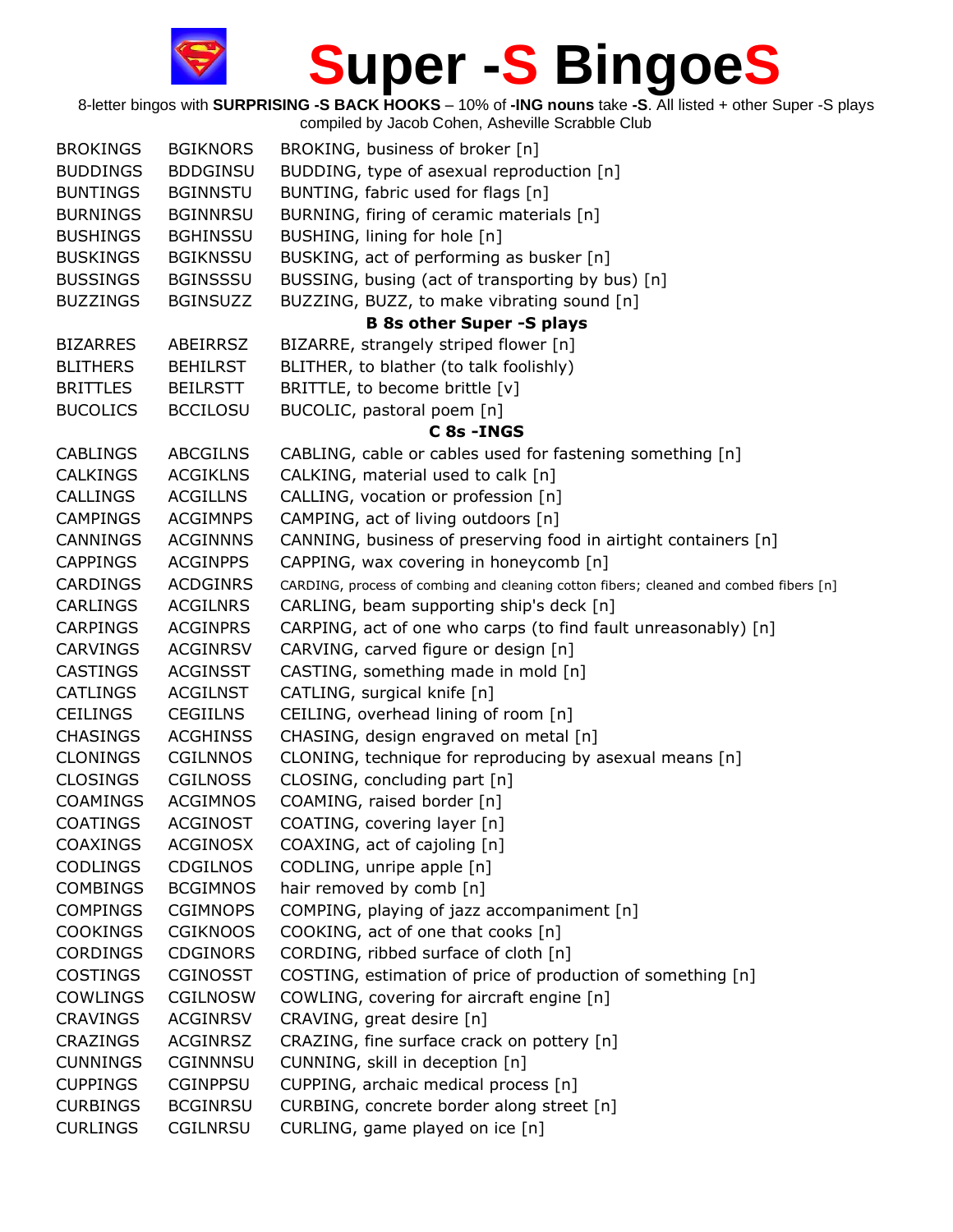| <b>CUTTINGS</b> | <b>CGINSTTU</b> | CUTTING, section cut from plant [n]                                     |  |
|-----------------|-----------------|-------------------------------------------------------------------------|--|
| <b>CYCLINGS</b> | <b>CCGILNSY</b> | CYCLING, act of riding bicycle [n]                                      |  |
| <b>CYMLINGS</b> | <b>CGILMNSY</b> | CYMLING, variety of squash [n]                                          |  |
|                 |                 | C 8s other Super -S plays                                               |  |
| <b>CALORICS</b> | <b>ACCILORS</b> | CALORIC, heat [n]                                                       |  |
| <b>CARDIACS</b> | <b>AACCDIRS</b> | CARDIAC, person with heart disorder [n]                                 |  |
| <b>CAUSTICS</b> | <b>ACCISSTU</b> | CAUSTIC, corrosive substance [n]                                        |  |
| <b>CENTRALS</b> | <b>ACELNRST</b> | CENTRAL, telephone exchange [n]                                         |  |
| <b>CHRONICS</b> | <b>CCHINORS</b> | CHRONIC, one that suffers from long-lasting disease [n]                 |  |
| <b>COELIACS</b> | <b>ACCEILOS</b> | COELIAC, celiac (one that has chronic nutritional disturbance) [n]      |  |
| <b>CORDIALS</b> | <b>ACDILORS</b> | CORDIAL, liqueur (sweetened alcoholic beverage) [n]                     |  |
| <b>COSINESS</b> | <b>CEINOSSS</b> | coziness (state of being cozy (snug and comfortable)) [n -ES]           |  |
| <b>CRISPERS</b> | <b>CEIPRRSS</b> | CRISPER, one that crisps (to make crisp) [n]                            |  |
|                 |                 | D 8s - INGS                                                             |  |
| <b>DAMPINGS</b> | <b>ADGIMNPS</b> | DAMPING, ability of device to prevent instability [n]                   |  |
| <b>DARLINGS</b> | ADGILNRS        | DARLING, much-loved person [n]                                          |  |
| <b>DARNINGS</b> | <b>ADGINNRS</b> | DARNING, things to be darned [n]                                        |  |
| <b>DAWNINGS</b> | <b>ADGINNSW</b> | DAWNING, daybreak (first appearance of light in morning) [n]            |  |
| <b>DEALINGS</b> | <b>ADEGILNS</b> | DEALING, business transaction [n]                                       |  |
| <b>DECKINGS</b> | <b>CDEGIKNS</b> | DECKING, material for ship's deck (platform serving as floor) [n]       |  |
| <b>DIALINGS</b> | <b>ADGIILNS</b> | DIALING, measurement of time by sundials [n]                            |  |
| <b>DIGGINGS</b> | <b>DGGGIINS</b> | excavation site [n]                                                     |  |
| <b>DOWSINGS</b> | <b>DGINOSSW</b> | DOWSING, technique for searching for underground water [n]              |  |
| <b>DRAWINGS</b> | <b>ADGINRSW</b> | DRAWING, portrayal in lines of form or figure [n]                       |  |
| <b>DRIVINGS</b> | <b>DGIINRSV</b> | DRIVING, management of motor vehicle [n]                                |  |
| <b>DROVINGS</b> | <b>DGINORSV</b> | DROVING, work of drover [n]                                             |  |
| <b>DUBBINGS</b> | <b>BBDGINSU</b> | DUBBING, material for softening and waterproofing leather [n]           |  |
| <b>DUCTINGS</b> | CDGINSTU        | DUCTING, system of ducts [n]                                            |  |
| <b>DUELINGS</b> | <b>DEGILNSU</b> | DUELING, contest between two persons with deadly weapons [n]            |  |
| <b>DUMPINGS</b> | <b>DGIMNPSU</b> | DUMPING, selling of large quantities of goods at below market price [n] |  |
| <b>DUNKINGS</b> | <b>DGIKNNSU</b> | DUNKING, act of dipping something into liquid [n]                       |  |
| <b>DUSTINGS</b> | <b>DGINSSTU</b> | DUSTING, light sprinkling [n]                                           |  |
|                 |                 | D 8s other Super -S plays                                               |  |
| <b>DAMNESTS</b> | <b>ADEMNSST</b> | DAMNEST, damndest (utmost (greatest degree or amount)) [n]              |  |
| <b>DARNESTS</b> | <b>ADENRSST</b> | DARNEST, damndest (utmost (greatest degree or amount)) [n]              |  |
| <b>DECKLESS</b> | <b>CDEEKLSS</b> | lacking deck [adj]                                                      |  |
| <b>DESPITES</b> | <b>DEEIPSST</b> | DESPITE, to treat with contempt [v]                                     |  |
| <b>DEXTRALS</b> | <b>ADELRSTX</b> | DEXTRAL, right-handed person [n]                                        |  |
| <b>DIGITALS</b> | ADGIILST        | DIGITAL, piano key [n]                                                  |  |
| <b>DIURNALS</b> | ADILNRSU        | DIURNAL, diary (personal journal) [n]                                   |  |
| <b>DURABLES</b> | ABDELRSU        | DURABLE, durable goods [n]                                              |  |
| <b>DYNAMICS</b> | <b>ACDIMNSY</b> | DYNAMIC, physical force [n]                                             |  |
|                 |                 | <b>E 8s - INGS</b>                                                      |  |
| <b>EANLINGS</b> | <b>AEGILNNS</b> | EANLING, yeanling (young of sheep or goat) [n]                          |  |
| <b>EARNINGS</b> | <b>AEGINNRS</b> | something earned [n]                                                    |  |
| <b>EARRINGS</b> | <b>AEGINRRS</b> | EARRING, ornament for earlobe [n]                                       |  |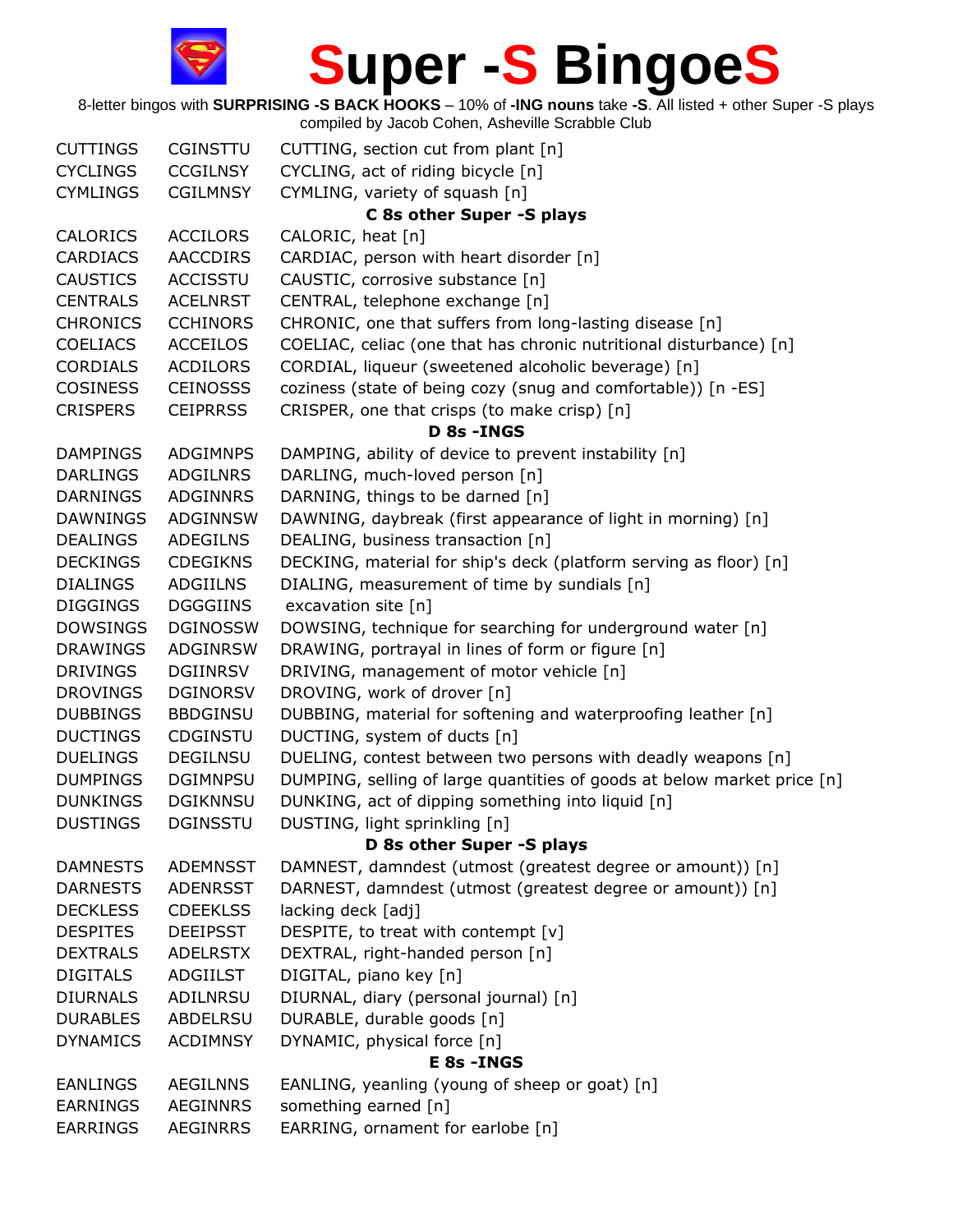| <b>EASTINGS</b>  | <b>AEGINSST</b>  | EASTING, movement toward east [n]                         |
|------------------|------------------|-----------------------------------------------------------|
| <b>EMPTINGS</b>  | <b>EGIMNPST</b>  | emptins (liquid leavening) [n]                            |
| <b>ERLKINGS</b>  | <b>EGIKLNRS</b>  | ERLKING, evil spirit of Germanic folklore [n]             |
| <b>ETCHINGS</b>  | <b>CEGHINST</b>  | ETCHING, etched design [n]                                |
| <b>EVENINGS</b>  | <b>EEGINNSV</b>  | EVENING, latter part of day and early part of night [n]   |
|                  |                  | <b>E 8s other Super -S plays</b>                          |
| <b>EARNESTS</b>  | <b>AEENRSST</b>  | EARNEST, down payment [n]                                 |
| <b>EMPIRICS</b>  | <b>CEIIMPRS</b>  | EMPIRIC, one who relies on practical experience [n]       |
| <b>EMPTIERS</b>  | <b>EEIMPRST</b>  | EMPTIER, one that empties (to remove contents of) [n]     |
| <b>ENDEMICS</b>  | <b>CDEEIMNS</b>  | ENDEMIC, endemial disease [n]                             |
| <b>ENTERICS</b>  | <b>CEEINRST</b>  | family of bacteria [n]                                    |
| <b>ERRATICS</b>  | <b>ACEIRRST</b>  | ERRATIC, eccentric person [n]                             |
| <b>ETERNALS</b>  | <b>AEELNRST</b>  | ETERNAL, something lasting forever [n]                    |
| <b>ETHICALS</b>  | <b>ACEHILST</b>  | ETHICAL, drug sold by prescription only [n]               |
| <b>EXPLICITS</b> | <b>CEIILPSTX</b> | EXPLICIT, statement used formally at close of book [n]    |
| <b>EXTINCTS</b>  | <b>CEINSTTX</b>  | EXTINCT, to extinguish [v]                                |
|                  |                  | <b>F 8s - INGS</b>                                        |
| <b>FAILINGS</b>  | <b>AFGIILNS</b>  | FAILING, minor fault or weakness [n]                      |
| <b>FAIRINGS</b>  | <b>AFGIINRS</b>  | FAIRING, structure on aircraft serving to reduce drag [n] |
| <b>FALLINGS</b>  | <b>AFGILLNS</b>  | FALLING, felling of trees for timber [n]                  |
| <b>FARMINGS</b>  | <b>AFGIMNRS</b>  | FARMING, business of operating farm [n]                   |
| <b>FASTINGS</b>  | <b>AFGINSST</b>  | FASTING, abstention from eating [n]                       |
| <b>FATLINGS</b>  | <b>AFGILNST</b>  | FATLING, young animal fattened for slaughter [n]          |
| <b>FEEDINGS</b>  | <b>DEEFGINS</b>  | FEEDING, act of giving food to person or animal [n]       |
| <b>FEELINGS</b>  | <b>EEFGILNS</b>  | FEELING, function or power of perceiving by touch [n]     |
| <b>FELTINGS</b>  | <b>EFGILNST</b>  | FELTING, felted material [n]                              |
| <b>FENCINGS</b>  | <b>CEFGINNS</b>  | FENCING, art of using sword in attack and defense [n]     |
| <b>FILLINGS</b>  | <b>FGIILLNS</b>  | FILLING, that which is used to fill something [n]         |
| <b>FINDINGS</b>  | <b>DFGIINNS</b>  | FINDING, something that is found [n]                      |
| <b>FISHINGS</b>  | <b>FGHIINSS</b>  | FISHING, occupation or pastime of catching fish [n]       |
| <b>FISTINGS</b>  | <b>FGIINSST</b>  | FISTING, offensive word [n]                               |
| <b>FITTINGS</b>  | <b>FGIINSTT</b>  | FITTING, small often standardized accessory part [n]      |
| <b>FLUTINGS</b>  | <b>FGILNSTU</b>  | FLUTING, series of parallel grooves [n]                   |
| <b>FLYTINGS</b>  | <b>FGILNSTY</b>  | FLYTING, dispute in verse form [n]                        |
| <b>FOALINGS</b>  | <b>AFGILNOS</b>  | FOALING, act of giving birth to horse [n]                 |
| <b>FOGGINGS</b>  | <b>FGGGINOS</b>  | FOGGING, covering with fog [n]                            |
| <b>FOOTINGS</b>  | <b>FGINOOST</b>  | FOOTING, foothold (secure support for feet) [n]           |
| <b>FORGINGS</b>  | <b>FGGINORS</b>  | FORGING, forgery (act of forging) [n]                     |
| <b>FOULINGS</b>  | <b>FGILNOSU</b>  | FOULING, deposit or crust [n]                             |
| <b>FOWLINGS</b>  | <b>FGILNOSW</b>  | FOWLING, hunting of birds [n]                             |
| <b>FRAMINGS</b>  | <b>AFGIMNRS</b>  | FRAMING, framework [n]                                    |
| <b>FRAYINGS</b>  | <b>AFGINRSY</b>  | FRAYING, something worn off by rubbing [n]                |
| <b>FUNDINGS</b>  | <b>DFGINNSU</b>  | FUNDING, money provided for particular purpose [n]        |
| <b>FURRINGS</b>  | <b>FGINRRSU</b>  | FURRING, trimming or lining of fur [n]                    |
|                  |                  | F 8s other Super -S plays                                 |
| <b>FANCIERS</b>  | <b>ACEFINRS</b>  | FANCIER, one that has special liking for something [n]    |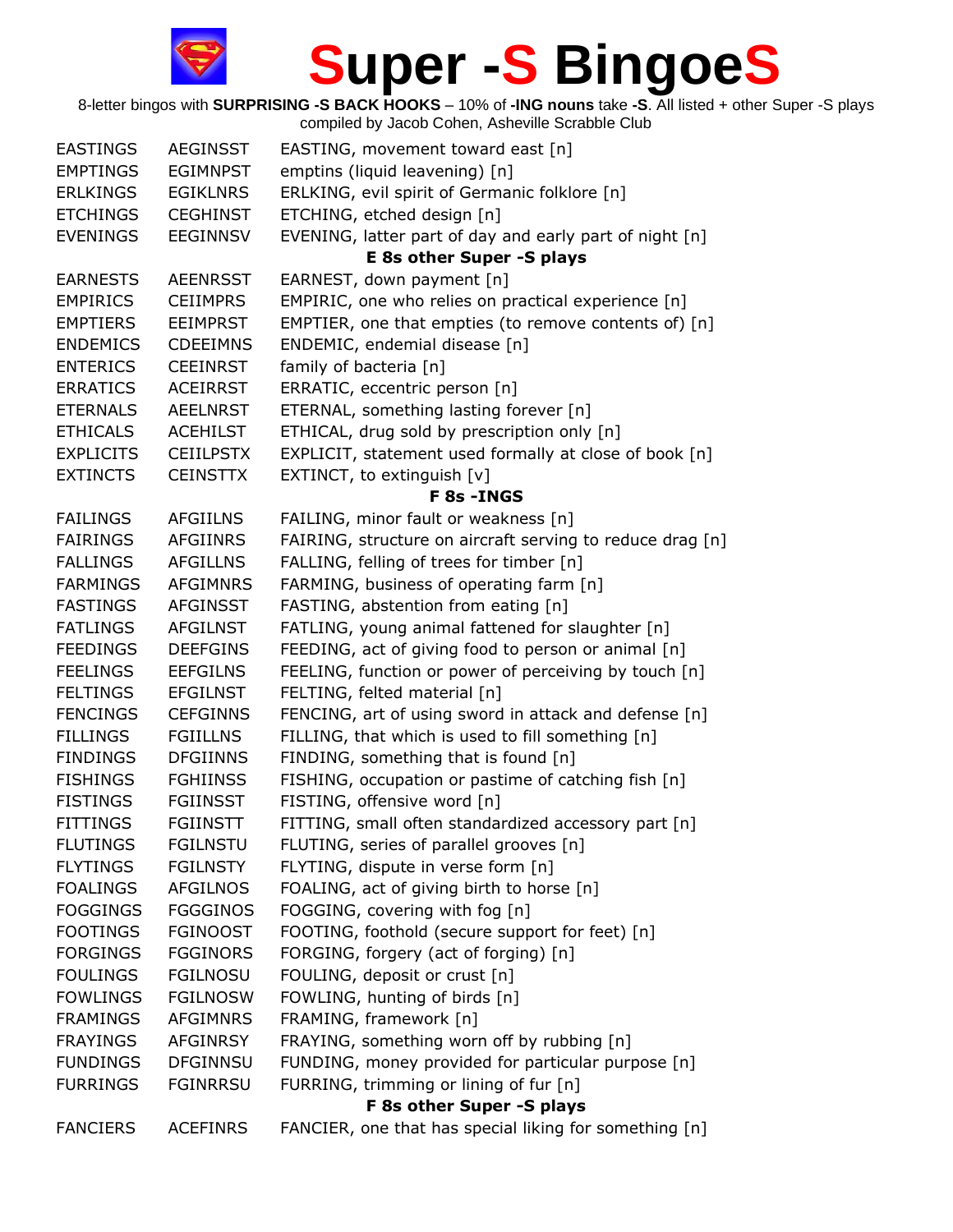| <b>FEDERALS</b>           | <b>ADEEFLRS</b> | FEDERAL, support of certain type of central government [n]                         |  |  |
|---------------------------|-----------------|------------------------------------------------------------------------------------|--|--|
| <b>FOOTLESS</b>           | <b>EFLOOSST</b> | having no feet [adj]                                                               |  |  |
| <b>FRESHERS</b>           | <b>EEFHRRSS</b> | FRESHER, freshman (first year student at high school, university, or college) [n]  |  |  |
| <b>FRONTALS</b>           | <b>AFLNORST</b> | FRONTAL, bone of skull [n]                                                         |  |  |
| <b>FROSTEDS</b>           | <b>DEFORSST</b> | FROSTED, type of milkshake [n]                                                     |  |  |
| <b>FURRIERS</b>           | EFIRRRSU        | FURRIER, one that deals in furs [n]                                                |  |  |
|                           |                 | G 8s - INGS                                                                        |  |  |
| <b>GASKINGS</b>           | <b>AGGIKNSS</b> | GASKING, gasket (packing for making something fluid-tight) [n]                     |  |  |
| <b>GASSINGS</b>           | <b>AGGINSSS</b> | GASSING, poisoning by noxious gas [n]                                              |  |  |
| <b>GAYWINGS</b>           | <b>AGGINSWY</b> | perennial herb [n GAYWINGS]                                                        |  |  |
| <b>GEARINGS</b>           | <b>AEGGINRS</b> | GEARING, system of gears [n]                                                       |  |  |
| <b>GELDINGS</b>           | <b>DEGGILNS</b> | GELDING, castrated animal [n]                                                      |  |  |
| <b>GIFTINGS</b>           | <b>FGGIINST</b> | GIFTING, act of presenting with gift [n]                                           |  |  |
| <b>GILDINGS</b>           | <b>DGGIILNS</b> | GILDING, application of gilt [n]                                                   |  |  |
| <b>GINNINGS</b>           | <b>GGIINNNS</b> | GINNING, cotton as it comes from gin [n]                                           |  |  |
| <b>GLAZINGS</b>           | <b>AGGILNSZ</b> | GLAZING, glaziery (work of glazier) [n]                                            |  |  |
| <b>GLEYINGS</b>           | <b>EGGILNSY</b> | GLEYING, development of gley [n]                                                   |  |  |
| <b>GNAWINGS</b>           | <b>AGGINNSW</b> | GNAWING, persistent dull pain [n]                                                  |  |  |
| <b>GODLINGS</b>           | <b>DGGILNOS</b> | GODLING, lesser god [n]                                                            |  |  |
| <b>GOLFINGS</b>           | <b>FGGILNOS</b> | GOLFING, game of golf [n]                                                          |  |  |
| <b>GOSLINGS</b>           | <b>GGILNOSS</b> | GOSLING, young goose [n]                                                           |  |  |
| <b>GRATINGS</b>           | <b>AGGINRST</b> | GRATING, network of bars covering opening [n]                                      |  |  |
| <b>GRAZINGS</b>           | AGGINRSZ        | GRAZING, land used for feeding of animals [n]                                      |  |  |
| <b>GUNNINGS</b>           | <b>GGINNNSU</b> | GUNNING, sport of hunting with gun [n]                                             |  |  |
| G 8s other Super -S plays |                 |                                                                                    |  |  |
| <b>GALLANTS</b>           | <b>AAGLLNST</b> | GALLANT, to court woman [v]                                                        |  |  |
| <b>GAMINESS</b>           | <b>AEGIMNSS</b> | quality of being gamy [n -ES]                                                      |  |  |
| <b>GARBLESS</b>           | <b>ABEGLRSS</b> | being without clothing [adj]                                                       |  |  |
| <b>GENERICS</b>           | <b>CEEGINRS</b> | GENERIC, type of drug [n]                                                          |  |  |
| <b>GRADUALS</b>           | AADGLRSU        | GRADUAL, hymn sung in alternate parts [n]                                          |  |  |
| <b>GROSSERS</b>           | <b>EGORRSSS</b> | GROSSER, product yielding large volume of business [n]                             |  |  |
|                           |                 | H 8s - INGS                                                                        |  |  |
| <b>HACKINGS</b>           | <b>ACGHIKNS</b> | HACKING, activity of riding horse for pleasure [n]                                 |  |  |
| <b>HALVINGS</b>           | <b>AGHILNSV</b> | HALVING, act of fitting timbers together by cutting out half thickness of each [n] |  |  |
| <b>HANGINGS</b>           | <b>AGGHINNS</b> | HANGING, execution by strangling with suspended noose [n]                          |  |  |
| <b>HARPINGS</b>           | <b>AGHINPRS</b> | HARPING, wooden plank used in shipbuilding [n]                                     |  |  |
| <b>HAULINGS</b>           | AGHILNSU        | HAULING, action of transporting logs [n]                                           |  |  |
| <b>HAWKINGS</b>           | <b>AGHIKNSW</b> | HAWKING, falconry (sport of hunting with falcons) [n]                              |  |  |
| <b>HEADINGS</b>           | <b>ADEGHINS</b> | HEADING, title [n]                                                                 |  |  |
| <b>HEALINGS</b>           | <b>AEGHILNS</b> | HEALING, process of becoming healthy again [n]                                     |  |  |
| <b>HEARINGS</b>           | <b>AEGHINRS</b> | HEARING, preliminary examination [n]                                               |  |  |
| <b>HEATINGS</b>           | <b>AEGHINST</b> | HEATING, act of making something hot [n]                                           |  |  |
| <b>HEELINGS</b>           | <b>EEGHILNS</b> | HEELING, act of inclining laterally [n]                                            |  |  |
| <b>HELPINGS</b>           | <b>EGHILNPS</b> | HELPING, portion of food [n]                                                       |  |  |
| <b>HERDINGS</b>           | <b>DEGHINRS</b> | HERDING, work of tending or moving livestock [n]                                   |  |  |
| <b>HERRINGS</b>           | <b>EGHINRRS</b> | HERRING, food fish [n]                                                             |  |  |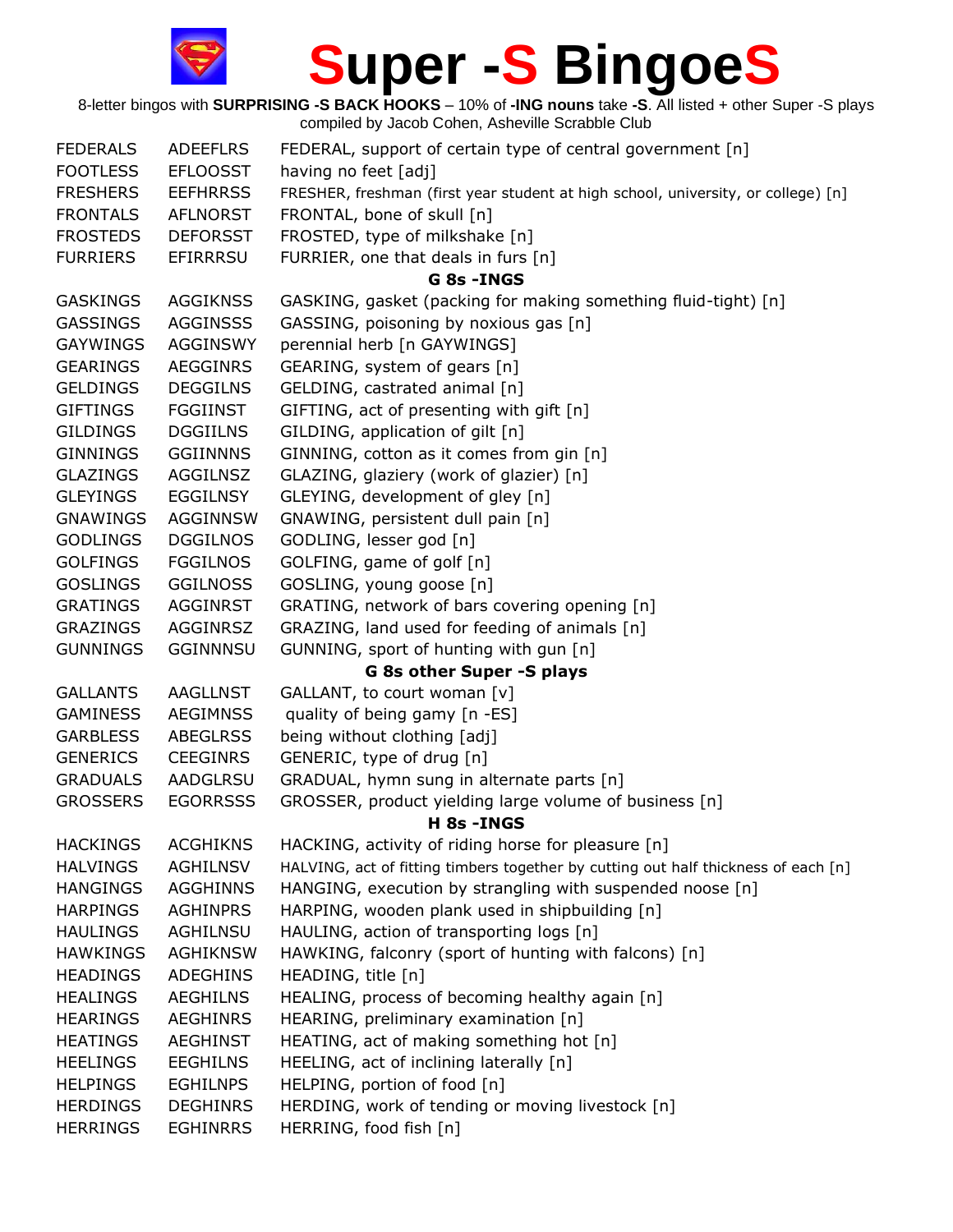| <b>HILDINGS</b> | <b>DGHIILNS</b> | HILDING, vile person [n]                                                                 |
|-----------------|-----------------|------------------------------------------------------------------------------------------|
| <b>HISSINGS</b> | <b>GHIINSSS</b> | HISSING, object of scorn [n]                                                             |
| <b>HOLDINGS</b> | <b>DGHILNOS</b> | HOLDING, something held [n]                                                              |
| <b>HOOKINGS</b> | <b>GHIKNOOS</b> | HOOKING, illegal move in hockey involving blade of stick [n]                             |
| <b>HOPPINGS</b> | <b>GHINOPPS</b> | HOPPING, going from one place to another of same kind [n]                                |
| <b>HORNINGS</b> | <b>GHINNORS</b> | HORNING, mock serenade for newlyweds [n]                                                 |
| <b>HOUSINGS</b> | <b>GHINOSSU</b> | HOUSING, any dwelling place [n]                                                          |
| <b>HUNTINGS</b> | <b>GHINNSTU</b> | HUNTING, instance of searching [n]                                                       |
| <b>HURLINGS</b> | <b>GHILNRSU</b> | HURLING, Irish game [n]                                                                  |
| <b>HUSKINGS</b> | <b>GHIKNSSU</b> | HUSKING, gathering of families to husk corn [n]                                          |
| <b>HUSTINGS</b> | <b>GHINSSTU</b> | British court [n HUSTINGS]                                                               |
|                 |                 | H 8s other Super -S plays                                                                |
| <b>HAGGARDS</b> | <b>AADGGHRS</b> | HAGGARD, adult hawk [n]                                                                  |
| <b>HANDLESS</b> | <b>ADEHLNSS</b> | having no hands [adj]                                                                    |
| <b>HAYWIRES</b> | <b>AEHIRSWY</b> | HAYWIRE, wire used in baling hay [n]                                                     |
| <b>HEMATICS</b> | <b>ACEHIMST</b> | HEMATIC, medicine for blood disease [n]                                                  |
| <b>HOMINESS</b> | <b>EHIMNOSS</b> | quality of being homey [n -ES]                                                           |
| <b>HOPEFULS</b> | <b>EFHLOPSU</b> | HOPEFUL, one that aspires (to have earnest desire or ambition) [n]                       |
| <b>HOSTILES</b> | <b>EHILOSST</b> | HOSTILE, unfriendly person [n]                                                           |
| <b>HURTLESS</b> | <b>EHLRSSTU</b> | harmless (not harmful) [adj]                                                             |
|                 |                 | I 8s - INGS                                                                              |
| <b>IMAGINGS</b> | <b>AGGIIMNS</b> | IMAGING, action of producing visible representation [n]                                  |
| <b>INBEINGS</b> | <b>BEGIINNS</b> | INBEING, state of being inherent (existing in something as essential characteristic) [n] |
| <b>INKLINGS</b> | <b>GIIKLNNS</b> | INKLING, slight suggestion [n]                                                           |
| <b>IRONINGS</b> | <b>GIINNORS</b> | IRONING, clothes pressed or to be pressed [n]                                            |
| <b>ITCHINGS</b> | <b>CGHIINST</b> | ITCHING, uneasy or tingling skin sensation [n]                                           |
|                 |                 | I 8s other Super -S plays                                                                |
| <b>ILLEGALS</b> | <b>AEGILLLS</b> | ILLEGAL, person who enters country without authorization [n]                             |
| <b>ILLOGICS</b> | CGIILLOS        | ILLOGIC, absence of logic [n]                                                            |
| <b>IMMUNES</b>  | EIMMNSU         | IMMUNE, one who is protected from disease [n]                                            |
| <b>INSULARS</b> | <b>AILNRSSU</b> | INSULAR, islander (one that lives on island) [n]                                         |
| <b>INSUREDS</b> | <b>DEINRSSU</b> | INSURED, one who is insured [n]                                                          |
|                 |                 | J 8s -INGS                                                                               |
| <b>JESTINGS</b> | <b>EGIJNSST</b> | JESTING, act of one who jests (to joke (to say something amusing)) [n]                   |
| <b>JOGGINGS</b> | <b>GGGIJNOS</b> | JOGGING, practice of running at slow, steady pace [n]                                    |
| <b>JOININGS</b> | <b>GIIJNNOS</b> | JOINING, juncture (act of joining) [n]                                                   |
| <b>JOSHINGS</b> | <b>GHIJNOSS</b> | JOSHING, act of teasing (to make fun of) [n]                                             |
| <b>JOTTINGS</b> | <b>GIJNOSTT</b> | JOTTING, brief note [n]                                                                  |
| <b>JUMPINGS</b> | <b>GIJMNPSU</b> | JUMPING, act of one that jumps [n]                                                       |
|                 |                 | J 8s other Super -S plays                                                                |
| <b>JOLLIERS</b> | <b>EIJLLORS</b> | JOLLIER, one who puts others in good humor [n]                                           |
|                 |                 | K 8s - INGS                                                                              |
| <b>KARTINGS</b> | <b>AGIKNRST</b> | KARTING, sport of racing karts [n]                                                       |
| <b>KEENINGS</b> | <b>EEGIKNNS</b> | KEENING, act of wailing loudly over dead [n]                                             |
| <b>KEEPINGS</b> | <b>EEGIKNPS</b> | KEEPING, custody (guardianship) [n]                                                      |
| <b>KEGLINGS</b> | <b>EGGIKLNS</b> | KEGLING, bowling (game in which balls are rolled at objects) [n]                         |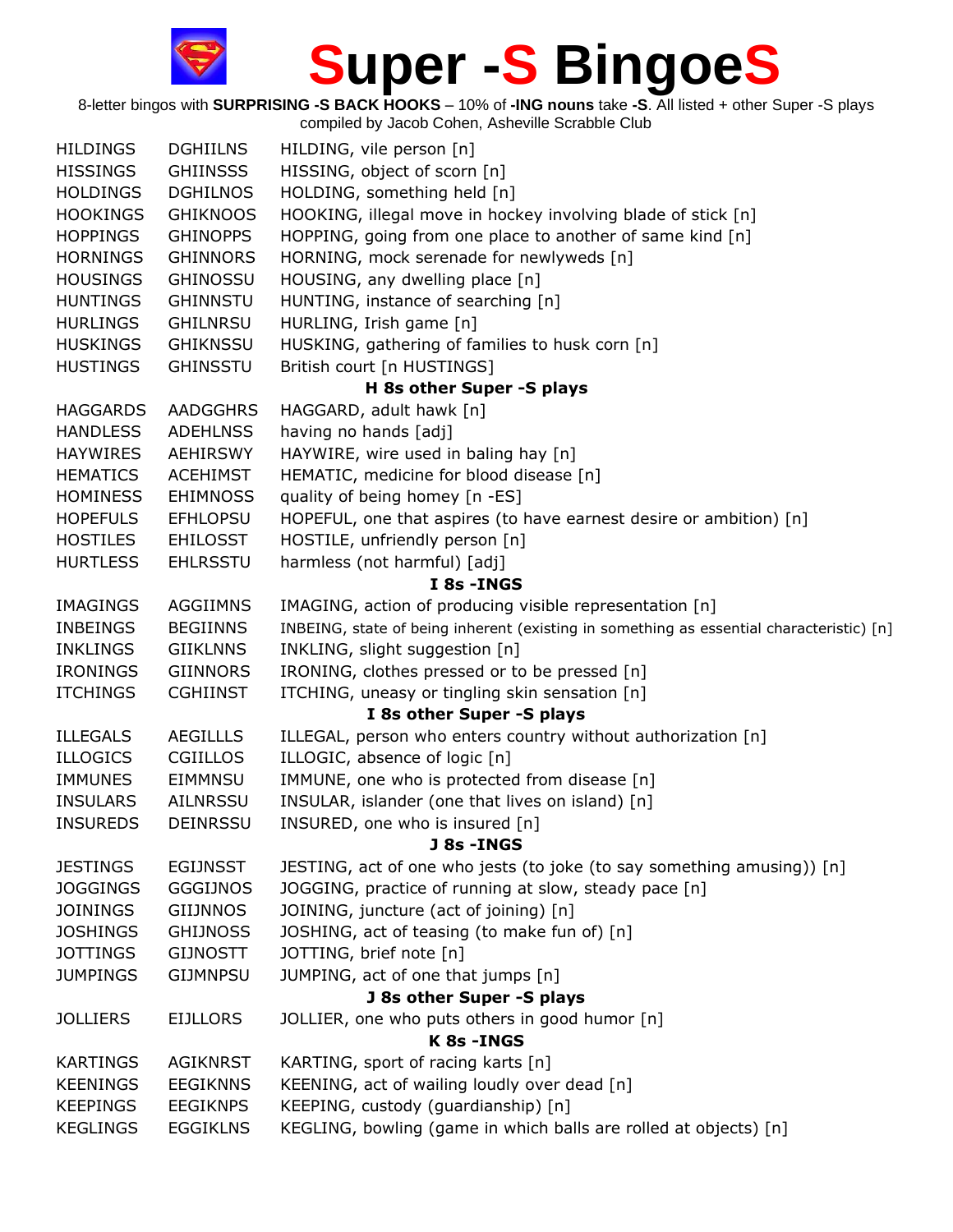

| <b>KENNINGS</b> | <b>EGIKNNNS</b> | KENNING, metaphorical compound word or phrase [n]                            |
|-----------------|-----------------|------------------------------------------------------------------------------|
| <b>KERNINGS</b> | <b>EGIKNNRS</b> | KERNING, act of forming projecting part of typeface [n]                      |
| <b>KICKINGS</b> | <b>CGIIKKNS</b> | KICKING, act of striking with foot [n]                                       |
| <b>KILLINGS</b> | <b>GIIKLLNS</b> | KILLING, sudden notable success [n]                                          |
| <b>KILTINGS</b> | <b>GIIKLNST</b> | KILTING, arrangement of kilt pleats [n]                                      |
| <b>KINDREDS</b> | <b>DDEIKNRS</b> | KINDRED, natural grouping [n]                                                |
| <b>KITLINGS</b> | <b>GIIKLNST</b> | KITLING, young animal [n]                                                    |
| <b>KNIFINGS</b> | <b>FGIIKNNS</b> | KNIFING, act of stabbing with knife [n]                                      |
| <b>KNOWINGS</b> | <b>GIKNNOSW</b> | KNOWING, knowledge [n]                                                       |
|                 |                 | K 8s other Super -S plays                                                    |
| <b>KINDLESS</b> | <b>DEIKLNSS</b> | lacking kindness [adj]                                                       |
| <b>KINDREDS</b> | <b>DDEIKNRS</b> | KINDRED, natural grouping [n]                                                |
|                 |                 | L 8s - INGS                                                                  |
| LAGGINGS        | <b>AGGGILNS</b> | LAGGING, insulating material [n]                                             |
| <b>LAMBINGS</b> | <b>ABGILMNS</b> | LAMBING, birth of lambs on farm [n]                                          |
| LANDINGS        | <b>ADGILNNS</b> | LANDING, place for discharging or taking on passengers or cargo [n]          |
| <b>LAPWINGS</b> | <b>AGILNPSW</b> | LAPWING, shore bird [n]                                                      |
| LASHINGS        | <b>AGHILNSS</b> | LASHING, flogging (whipping (material used to whip)) [n]                     |
| LASTINGS        | <b>AGILNSST</b> | LASTING, durable fabric [n]                                                  |
| <b>LATHINGS</b> | <b>AGHILNST</b> | LATHING, work made of or using laths [n]                                     |
| <b>LEADINGS</b> | <b>ADEGILNS</b> | LEADING, covering or border of lead [n]                                      |
| LEANINGS        | <b>AEGILNNS</b> | LEANING, tendency (inclination to act or think in particular way) [n]        |
| <b>LEASINGS</b> | <b>AEGILNSS</b> | LEASING, falsehood [n]                                                       |
| <b>LEAVINGS</b> | <b>AEGILNSV</b> | LEAVING, leftover (unused or unconsumed portion) [n]                         |
| <b>LEGGINGS</b> | <b>EGGGILNS</b> | LEGGING, covering for leg [n]                                                |
| <b>LEMMINGS</b> | <b>EGILMMNS</b> | LEMMING, mouselike rodent [n]                                                |
| <b>LENDINGS</b> | <b>DEGILNNS</b> | LENDING, act of giving something temporarily [n]                             |
| <b>LENSINGS</b> | <b>EGILNNSS</b> | LENSING, act or instance of filming motion picture [n]                       |
| <b>LICKINGS</b> | <b>CGIIKLNS</b> | LICKING, thrashing or beating [n]                                            |
| <b>LIPPINGS</b> | <b>GIILNPPS</b> | LIPPING, liplike outgrowth of bone [n]                                       |
| <b>LISPINGS</b> | <b>GIILNPSS</b> | LISPING, LISP, to pronounce letters s and z imperfectly [n]                  |
| <b>LISTINGS</b> | <b>GIILNSST</b> | LISTING, something that is listed [n]                                        |
| <b>LOADINGS</b> | <b>ADGILNOS</b> | LOADING, burden [n]                                                          |
| <b>LOAFINGS</b> | <b>AFGILNOS</b> | LOAFING, place where cattle are allowed to roam freely [n]                   |
| <b>LOANINGS</b> | <b>AGILNNOS</b> | LOANING, lane (narrow passageway) [n]                                        |
| <b>LODGINGS</b> | <b>DGGILNOS</b> | LODGING, temporary place to live [n]                                         |
| <b>LOGGINGS</b> | <b>GGGILNOS</b> | LOGGING, business of cutting down trees for timber [n]                       |
| <b>LONGINGS</b> | <b>GGILNNOS</b> | LONGING, strong desire [n]                                                   |
| <b>LOOTINGS</b> | <b>GILNOOST</b> | LOOTING, act of stealing goods left unprotected [n]                          |
| <b>LORDINGS</b> | <b>DGILNORS</b> | LORDING, lordling (young or unimportant lord) [n]                            |
|                 |                 | L 8s other Super -S plays                                                    |
| <b>LIMITEDS</b> | <b>DEIILMST</b> | LIMITED, train or bus making few stops [n]                                   |
| <b>LITERALS</b> | <b>AEILLRST</b> | LITERAL, small error in printing or writing [n]                              |
|                 |                 | M 8s - INGS                                                                  |
| <b>MAILINGS</b> | <b>AGIILMNS</b> | MAILING, rented farm [n]                                                     |
| <b>MALLINGS</b> | AGILLMNS        | MALLING, practice of shopping at malls (large buildings with many shops) [n] |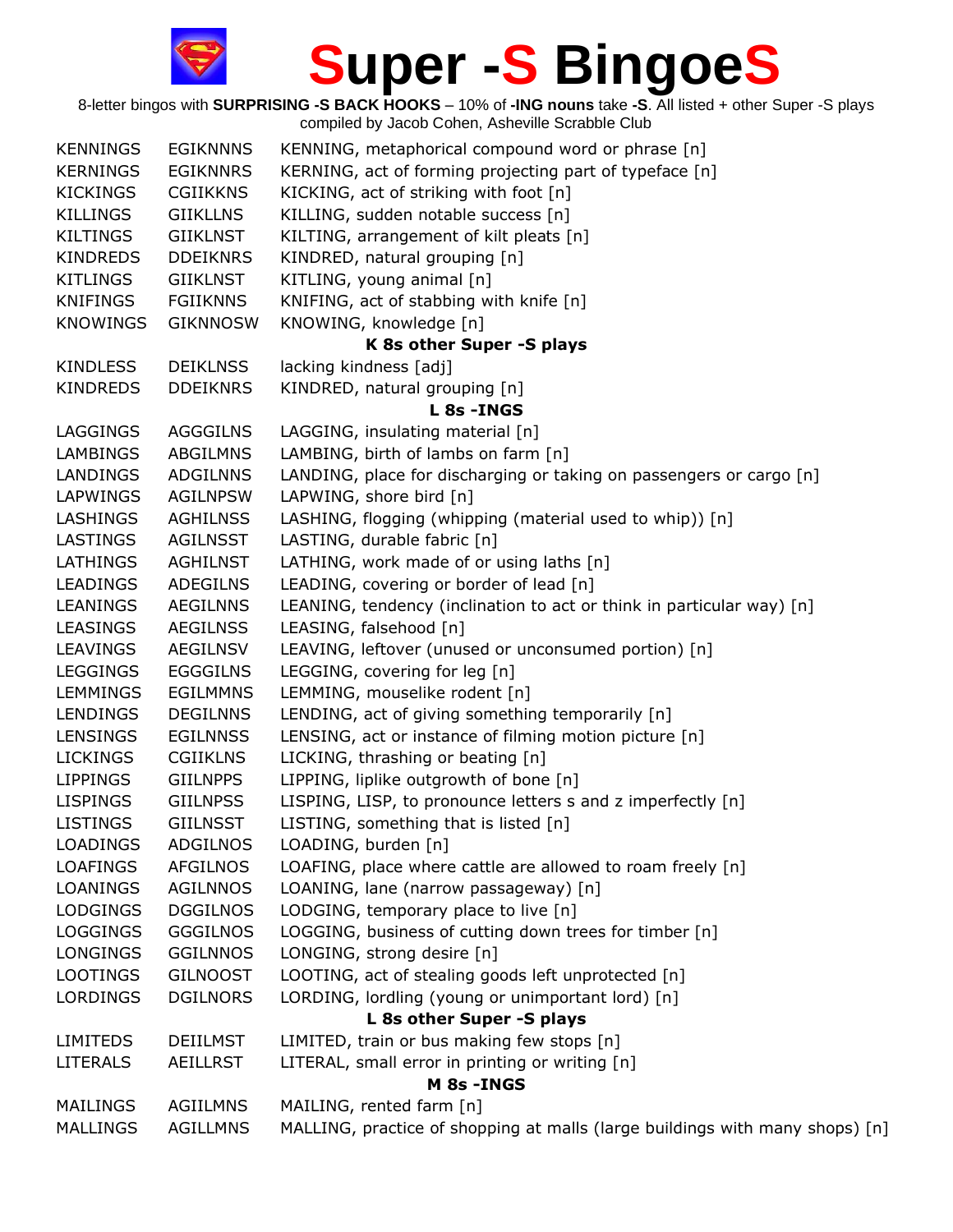| <b>MALTINGS</b> | <b>AGILMNST</b> | MALTING, process of preparing grain for brewing [n]                                 |
|-----------------|-----------------|-------------------------------------------------------------------------------------|
| <b>MAPPINGS</b> | <b>AGIMNPPS</b> | MAPPING, mathematical correspondence [n]                                            |
| <b>MARKINGS</b> | <b>AGIKMNRS</b> | MARKING, pattern of marks [n]                                                       |
| <b>MARLINGS</b> | <b>AGILMNRS</b> | MARLING, marline (rope used on ship) [n]                                            |
| <b>MASKINGS</b> | <b>AGIKMNSS</b> | MASKING, piece of scenery used to conceal parts of stage from audience [n]          |
| <b>MATTINGS</b> | AGIMNSTT        | MATTING, woven fabric used as floor covering [n]                                    |
| <b>MAULINGS</b> | AGILMNSU        | MAULING, act of injuring by beating [n]                                             |
| <b>MEANINGS</b> | <b>AEGIMNNS</b> | MEANING, something that one intends to convey by language [n]                       |
| <b>MEETINGS</b> | <b>EEGIMNST</b> | MEETING, assembly for common purpose [n]                                            |
| <b>MENDINGS</b> | <b>DEGIMNNS</b> | MENDING, accumulation of articles to be mended [n]                                  |
| <b>MERGINGS</b> | <b>EGGIMNRS</b> | MERGING, act of combining (to blend (to mix smoothly and inseparably together)) [n] |
| <b>MESHINGS</b> | <b>EGHIMNSS</b> | MESHING, act of fitting together [n]                                                |
| <b>MILLINGS</b> | <b>GIILLMNS</b> | MILLING, corrugated edge on coin [n]                                                |
| <b>MOLDINGS</b> | <b>DGILMNOS</b> | MOLDING, long, narrow strip used to decorate surface [n]                            |
| <b>MOORINGS</b> | <b>GIMNOORS</b> | MOORING, place where vessel may be moored [n]                                       |
| <b>MORNINGS</b> | <b>GIMNNORS</b> | MORNING, early part of day [n]                                                      |
| <b>MOSHINGS</b> | <b>GHIMNOSS</b> | MOSHING, frenzied dancing at rock concert [n]                                       |
| <b>MOUSINGS</b> | GIMNOSSU        | MOUSING, wrapping around shank end of hook [n]                                      |
| <b>MUGGINGS</b> | <b>GGGIMNSU</b> | MUGGING, street assault or beating [n]                                              |
| <b>MUMMINGS</b> | <b>GIMMMNSU</b> | MUMMING, performance of folk play by mummers [n]                                    |
| MUNTINGS        | <b>GIMNNSTU</b> | MUNTING, muntin (dividing strip for window panes) [n]                               |
| <b>MUSHINGS</b> | <b>GHIMNSSU</b> | MUSHING, MUSH, to travel over snow with dog sled [n]                                |
|                 |                 | M 8s other Super -S plays                                                           |
| <b>MANKINDS</b> | <b>ADIKMNNS</b> | MANKIND, human race [n]                                                             |
| <b>MARQUESS</b> | <b>AEMQRSSU</b> | marquis (European nobleman) [n -ES]                                                 |
| <b>MARRIEDS</b> | <b>ADEIMRRS</b> | MARRIED, one who has entered into marriage [n]                                      |
| <b>MATURERS</b> | AEMRRSTU        | MATURER, one that brings something to maturity [n]                                  |
| <b>MEDICALS</b> | <b>ACDEILMS</b> | MEDICAL, physical examination [n]                                                   |
| <b>MIDSHIPS</b> | <b>DHIIMPSS</b> | toward middle of ship [adv]                                                         |
| <b>MINIMALS</b> | <b>AIILMMNS</b> | MINIMAL, element of mathematical set that precedes all others [n]                   |
| <b>MOSTESTS</b> | <b>EMOSSSTT</b> | MOSTEST, most (greatest amount)                                                     |
| <b>MOVABLES</b> | <b>ABELMOSV</b> | MOVABLE, something that can be moved [n]                                            |
|                 |                 | N 8s - INGS                                                                         |
| <b>NAGGINGS</b> | <b>AGGGINNS</b> | NAGGING, act of finding fault incessantly [n]                                       |
| <b>NECKINGS</b> | <b>CEGIKNNS</b> | NECKING, small molding near top of column [n]                                       |
| <b>NERVINGS</b> | EGINNRSV        | NERVING, type of veterinary operation [n]                                           |
| <b>NETTINGS</b> | <b>EGINNSTT</b> | NETTING, net [n]                                                                    |
| <b>NOGGINGS</b> | <b>GGGINNOS</b> | NOGGING, type of masonry (structure built of stone or brick) [n]                    |
| <b>NOONINGS</b> | <b>GINNNOOS</b> | NOONING, meal eaten at noon [n]                                                     |
| <b>NOTHINGS</b> | <b>GHINNOST</b> | NOTHING, absence of all quantity or magnitude [n]                                   |
| <b>NURSINGS</b> | <b>GINNRSSU</b> | NURSING, profession of one who nurses [n]                                           |
| <b>NUTTINGS</b> | <b>GINNSTTU</b> | NUTTING, act of gathering nuts [n]                                                  |
|                 |                 | N 8s other Super -S plays                                                           |
| <b>NEEDLESS</b> | <b>DEEELNSS</b> | not necessary [adj]                                                                 |
| <b>NEUTRALS</b> | <b>AELNRSTU</b> | NEUTRAL, one that is impartial [n]                                                  |
| <b>NOMINALS</b> | <b>AILMNNOS</b> | NOMINAL, word used as noun [n]                                                      |
|                 |                 |                                                                                     |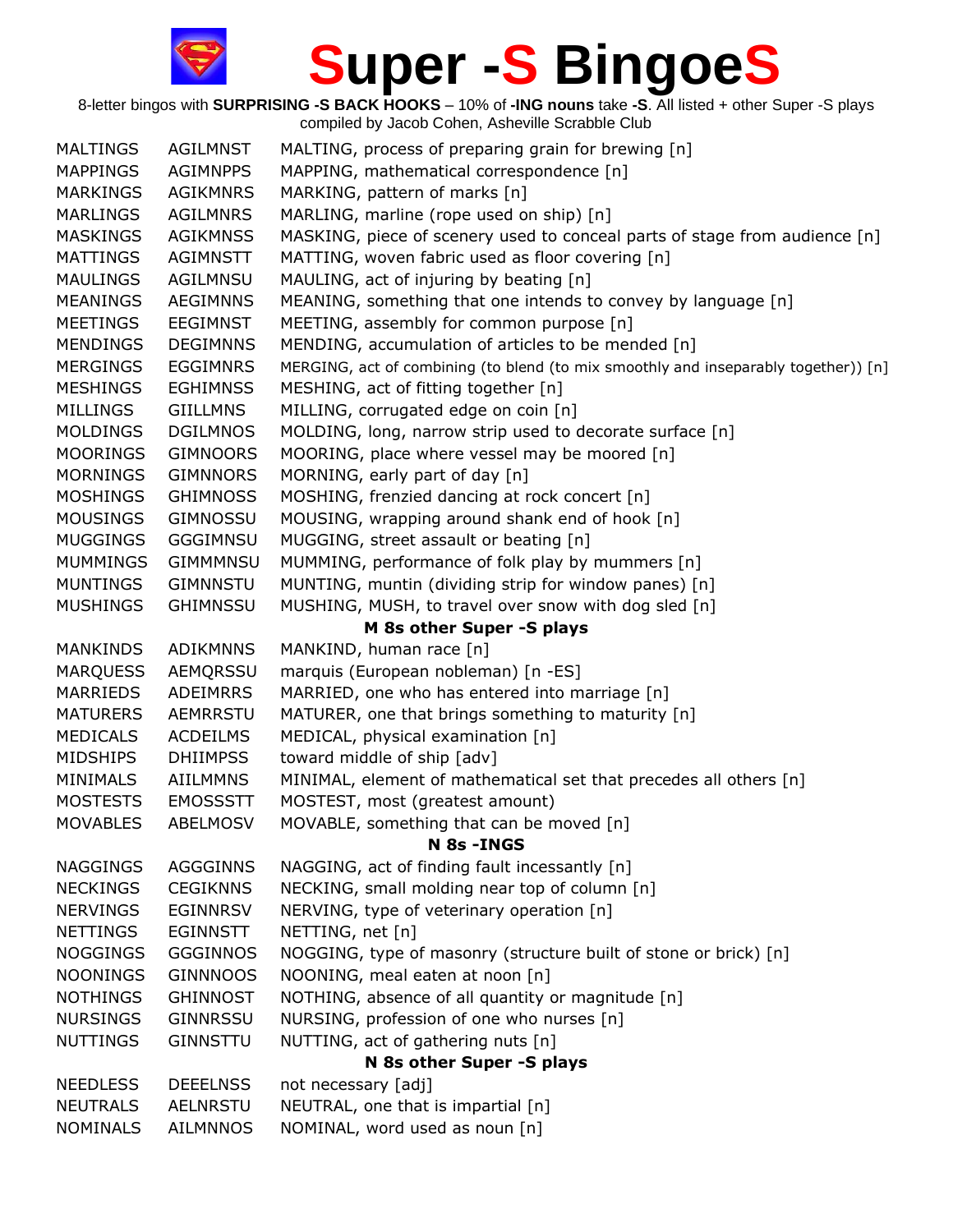

8-letter bingos with **SURPRISING -S BACK HOOKS** – 10% of **-ING nouns** take **-S**. All listed + other Super -S plays compiled by Jacob Cohen, Asheville Scrabble Club NOWHERES EEHNORSW NOWHERE, nonexistent place [n]

| <b>IVUWIILINLJ</b> | <b>LLIIIVUNJVV</b> | <b>NOWILLING, HOREASTER DIGCE [II]</b>                                           |
|--------------------|--------------------|----------------------------------------------------------------------------------|
| <b>NUMERICS</b>    | <b>CEIMNRSU</b>    | NUMERIC, numeral (symbol that expresses number) [n]                              |
|                    |                    | O 8s - INGS                                                                      |
| <b>OPENINGS</b>    | <b>EGINNOPS</b>    | OPENING, vacant or unobstructed space [n]                                        |
|                    |                    | O 8s other Super -S plays                                                        |
| <b>OBLIQUES</b>    | <b>BEILOOSU</b>    | OBLIQUE, to slant (to deviate from horizontal or vertical) [v]                   |
| <b>OFFBEATS</b>    | <b>ABEFFOST</b>    | OFFBEAT, unaccented beat in music [n]                                            |
| <b>ORBITALS</b>    | ABILORST           | ORBITAL, subdivision of nuclear shell [n]                                        |
| <b>OVOIDALS</b>    | <b>ADILOOSV</b>    | OVOIDAL, ovoid (egg-shaped body) [n]                                             |
|                    |                    | P 8s - INGS                                                                      |
| <b>PACKINGS</b>    | <b>ACGIKNPS</b>    | PACKING, material used to pack [n]                                               |
| <b>PADDINGS</b>    | <b>ADDGINPS</b>    | PADDING, material with which to pad [n]                                          |
| <b>PAIRINGS</b>    | <b>AGIINPRS</b>    | PAIRING, matching of two opponents in tournament [n]                             |
| PARGINGS           | <b>AGGINPRS</b>    | PARGING, thin coat of mortar or plaster for sealing masonry [n]                  |
| <b>PARKINGS</b>    | <b>AGIKNPRS</b>    | PARKING, area in which vehicles may be left [n]                                  |
| <b>PARTINGS</b>    | AGINPRST           | PARTING, division or separation [n]                                              |
| <b>PASSINGS</b>    | <b>AGINPSSS</b>    | PASSING, death (end of life) [n]                                                 |
| <b>PASTINGS</b>    | AGINPSST           | PASTING, beating (defeat) [n]                                                    |
| <b>PEELINGS</b>    | <b>EEGILNPS</b>    | PEELING, piece or strip that has been peeled off [n]                             |
| <b>PEENINGS</b>    | <b>EEGINNPS</b>    | PEENING, action of treating sheet metal with metal shot in order to shape it [n] |
| <b>PETTINGS</b>    | <b>EGINPSTT</b>    | PETTING, amorous caressing and kissing [n]                                       |
| <b>PICKINGS</b>    | <b>CGIIKNPS</b>    | PICKING, act of one that picks [n]                                               |
| <b>PIECINGS</b>    | <b>CEGIINPS</b>    | PIECING, material to be sewn together [n]                                        |
| PIMPINGS           | <b>GIIMNPPS</b>    | PIMPING, practice of soliciting clients for prostitute [n]                       |
| <b>PINKINGS</b>    | <b>GIIKNNPS</b>    | PINKING, method of cutting or decorating [n]                                     |
| PITTINGS           | <b>GIINPSTT</b>    | PITTING, arrangement of cavities or depressions [n]                              |
| <b>PLACINGS</b>    | <b>ACGILNPS</b>    | PLACING, state of being ranked in race [n]                                       |
| <b>PLATINGS</b>    | <b>AGILNPST</b>    | PLATING, thin layer of metal [n]                                                 |
| <b>POLLINGS</b>    | <b>GILLNOPS</b>    | POLLING, registering or casting of votes [n]                                     |
| <b>POSTINGS</b>    | <b>GINOPSST</b>    | POSTING, act of transferring to ledger [n]                                       |
| <b>PRIMINGS</b>    | <b>GIIMNPRS</b>    | PRIMING, act of one that primes [n]                                              |
| <b>PUBBINGS</b>    | <b>BBGINPSU</b>    | PUBBING, practice of drinking in pubs [n]                                        |
| <b>PUDDINGS</b>    | <b>DDGINPSU</b>    | PUDDING, thick, soft dessert [n]                                                 |
| <b>PUGGINGS</b>    | <b>GGGINPSU</b>    | PUGGING, act of preparing clay for making bricks or pottery [n]                  |
| <b>PULPINGS</b>    | <b>GILNPPSU</b>    | PULPING, process of reducing to pulp [n]                                         |
| <b>PUNNINGS</b>    | <b>GINNNPSU</b>    | PUNNING, act of making pun [n]                                                   |
| <b>PURGINGS</b>    | <b>GGINPRSU</b>    | PURGING, act of purifying (to free from impurities) [n]                          |
| <b>PURLINGS</b>    | <b>GILNPRSU</b>    | PURLING, inversion of stitches in knitting [n]                                   |
|                    |                    | P 8s other Super -S plays                                                        |
| <b>PARTIALS</b>    | AAILPRST           | PARTIAL, simple component of complex tone [n]                                    |
| <b>PASSIVES</b>    | <b>AEIPSSSV</b>    | PASSIVE, verb form [n]                                                           |
| <b>PAYABLES</b>    | AABELPSY           | accounts payable [n]                                                             |
| <b>PRECISES</b>    | <b>CEEIPRSS</b>    | PRECIS, to make concise summary [v]                                              |
| <b>PRINCESS</b>    | <b>CEINPRSS</b>    | non-reigning female member of royal family [n -ES]                               |
| <b>PYRRHICS</b>    | <b>CHIPRRSY</b>    | PYRRHIC, type of metrical foot [n]                                               |
|                    |                    | Q 8s - INGS                                                                      |
|                    |                    |                                                                                  |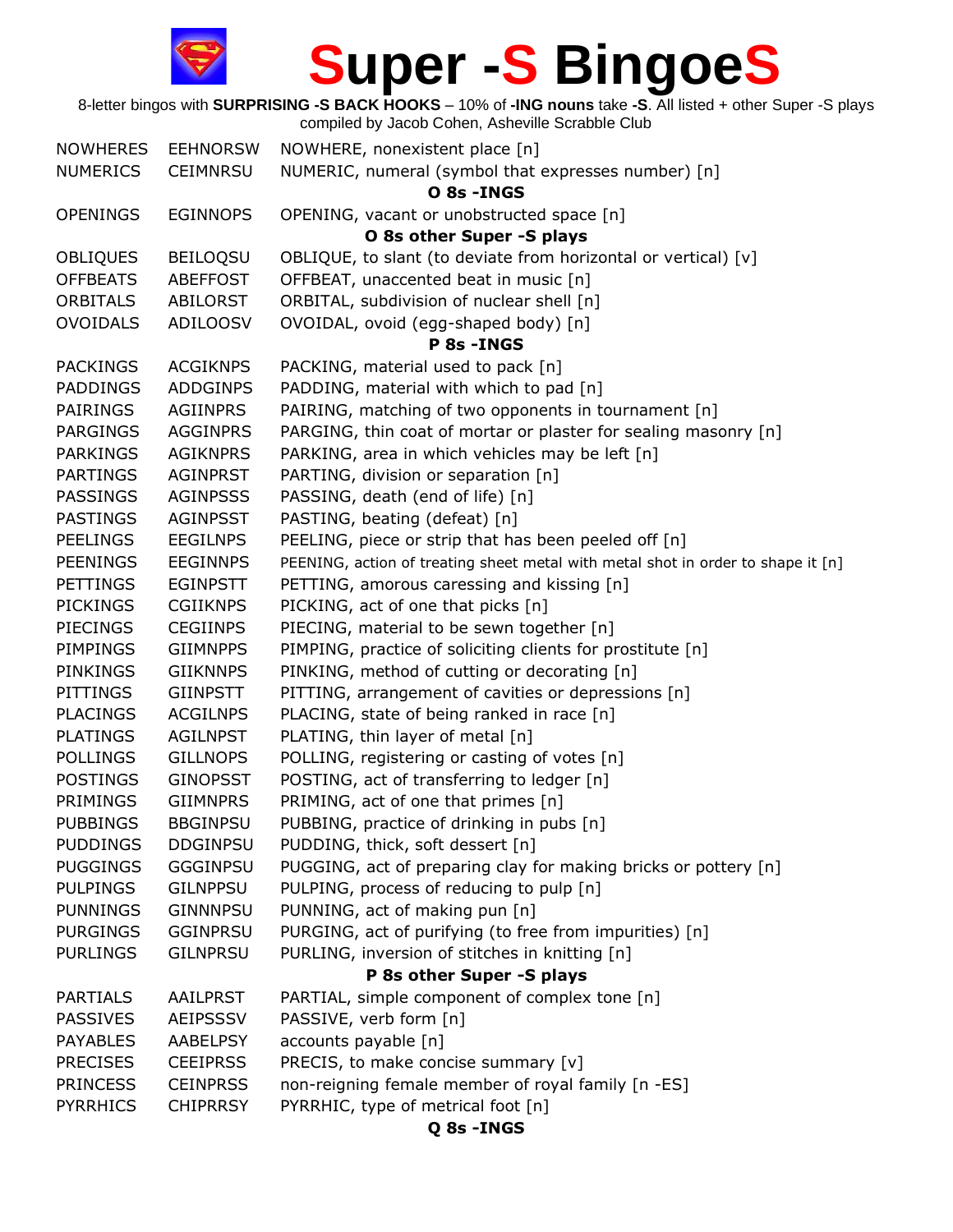8-letter bingos with **SURPRISING -S BACK HOOKS** – 10% of **-ING nouns** take **-S**. All listed + other Super -S plays compiled by Jacob Cohen, Asheville Scrabble Club

#### **Q 8s other Super -S plays**

#### **R 8s -INGS**

| <b>RAFTINGS</b> | <b>AFGINRST</b> | RAFTING, sport of traveling down river on raft [n]                    |
|-----------------|-----------------|-----------------------------------------------------------------------|
| <b>RAGGINGS</b> | <b>AGGGINRS</b> | RAGGING, technique of decorating wall by applying paint with rag [n]  |
| RAILINGS        | <b>AGIILNRS</b> | RAILING, fence-like barrier [n]                                       |
| RAISINGS        | AGIINRSS        | RAISING, elevation [n]                                                |
| RANKINGS        | <b>AGIKNNRS</b> | RANKING, listing of ranked individuals [n]                            |
| <b>RANTINGS</b> | <b>AGINNRST</b> | loud and angry comments [n]                                           |
| RASPINGS        | <b>AGINPRSS</b> | RASPING, tiny piece of wood removed with coarse file [n]              |
| <b>READINGS</b> | <b>ADEGINRS</b> | READING, material that is read [n]                                    |
| <b>REARINGS</b> | <b>AEGINRRS</b> | REARING, act of animal standing on its rear limbs [n]                 |
| <b>REDWINGS</b> | <b>DEGINRSW</b> | REDWING, European thrush [n]                                          |
| REEDINGS        | <b>DEEGINRS</b> | REEDING, convex molding [n]                                           |
| REELINGS        | <b>EEGILNRS</b> | REELING, sustained noise [n]                                          |
| <b>REFFINGS</b> | <b>EFFGINRS</b> | REFFING, work of referee [n]                                          |
| <b>REIVINGS</b> | <b>EGIINRSV</b> | REIVING, act or instance of plundering [n]                            |
| <b>RIBBINGS</b> | <b>BBGIINRS</b> | RIBBING, act of one that ribs [n]                                     |
| <b>RIFLINGS</b> | <b>FGIILNRS</b> | RIFLING, system of grooves in gun barrel [n]                          |
| RIGGINGS        | <b>GGGIINRS</b> | RIGGING, system of lines, chains, and tackle used aboard ship [n]     |
| <b>RINSINGS</b> | <b>GIINNRSS</b> | RINSING, act of one that rinses [n]                                   |
| RIOTINGS        | <b>GIINORST</b> | RIOTING, violent public disturbance [n]                               |
| <b>ROAMINGS</b> | <b>AGIMNORS</b> | ROAMING, use of cell phone outside its local area [n]                 |
| <b>ROARINGS</b> | <b>AGINORRS</b> | ROARING, loud, deep sound [n]                                         |
| <b>ROLLINGS</b> | <b>GILLNORS</b> | ROLLING, act of one that rolls [n]                                    |
| <b>ROOFINGS</b> | <b>FGINOORS</b> | ROOFING, material for roof [n]                                        |
| <b>RUBBINGS</b> | <b>BBGINRSU</b> | RUBBING, image produced by rubbing [n]                                |
| <b>RUCHINGS</b> | <b>CGHINRSU</b> | RUCHING, ruche (pleated strip of fine fabric) [n]                     |
| <b>RUNNINGS</b> | <b>GINNNRSU</b> | RUNNING, race [n]                                                     |
| <b>RUSHINGS</b> | <b>GHINRSSU</b> | RUSHING, yardage gained in football by running plays [n]              |
|                 |                 | R 8s other Super -S plays                                             |
| <b>RADIANTS</b> | AADINRST        | RADIANT, point from which rays are emitted [n]                        |
| <b>RANKLESS</b> | <b>AEKLNRSS</b> | having no ranks [adj]                                                 |
| REPLETES        | <b>EEELPRST</b> | REPLETE, worker ant that serves living storehouse for liquid food [n] |
| <b>RETINALS</b> | <b>AEILNRST</b> | RETINAL, retinene (pigment in retina) [n]                             |
| <b>RISIBLES</b> | <b>BEIILRSS</b> | sense of ridiculous [n]                                               |
| <b>ROOTLESS</b> | <b>ELOORSST</b> | having no roots [adj]                                                 |
| <b>ROUGHERS</b> | <b>EGHORRSU</b> | ROUGHER, one that roughs (to make rough) [n]                          |
| <b>RUMPLESS</b> | <b>ELMPRSSU</b> | RUMP, lower and back part of trunk [adj]                              |
| <b>RUSTLESS</b> | <b>ELRSSSTU</b> | free from rust [adj]                                                  |
|                 |                 | S 8s - INGS                                                           |
| <b>SACKINGS</b> | <b>ACGIKNSS</b> | SACKING, material for making sacks [n]                                |
| <b>SACRINGS</b> | <b>ACGINRSS</b> | SACRING, consecration of bread and wine of Eucharist [n]              |
| <b>SAILINGS</b> | <b>AGIILNSS</b> | SAILING, act of one that sails [n]                                    |
| <b>SALTINGS</b> | <b>AGILNSST</b> | SALTING, land regularly flooded by tides [n]                          |
| <b>SAPLINGS</b> | <b>AGILNPSS</b> | SAPLING, young tree [n]                                               |
| <b>SAPPINGS</b> | <b>AGINPPSS</b> | SAPPING, removal of foundation of building so as to weaken it [n]     |
|                 |                 |                                                                       |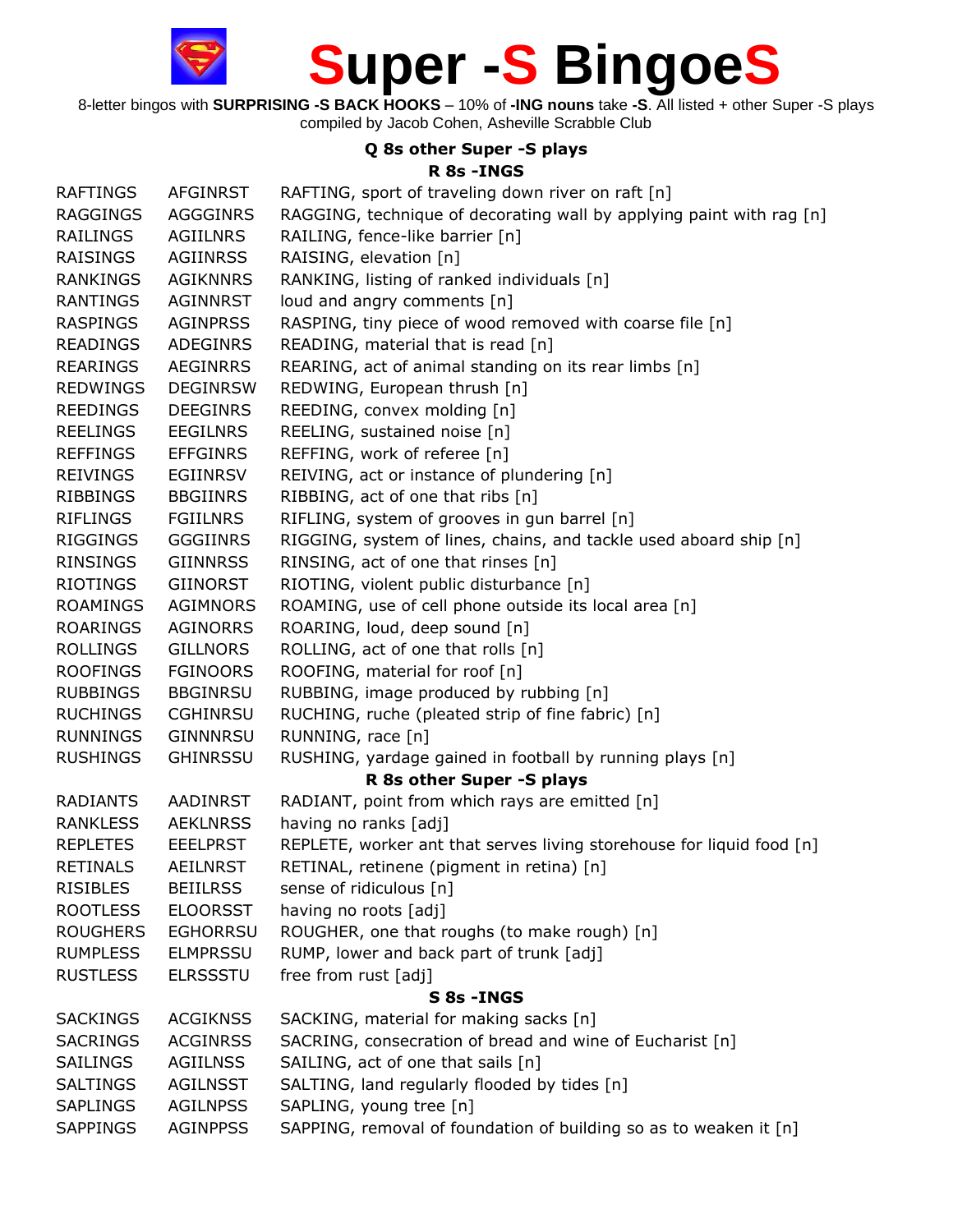| <b>SCALINGS</b> | <b>ACGILNSS</b> | SCALING, formation of scales on skin [n]                                   |
|-----------------|-----------------|----------------------------------------------------------------------------|
| <b>SCORINGS</b> | <b>CGINORSS</b> | SCORING, act of scoring in game [n]                                        |
| <b>SEALINGS</b> | <b>AEGILNSS</b> | SEALING, hunting of seals [n]                                              |
| <b>SEATINGS</b> | <b>AEGINSST</b> | SEATING, material for covering seats [n]                                   |
| <b>SEEMINGS</b> | <b>EEGIMNSS</b> | SEEMING, outward appearance [n]                                            |
| <b>SEININGS</b> | <b>EGIINNSS</b> | SEINING, act of catching fish with seine [n]                               |
| <b>SEISINGS</b> | <b>EGIINSSS</b> | SEISING, seizing (act of one that seizes) [n]                              |
| <b>SEIZINGS</b> | EGIINSSZ        | SEIZING, act of one that seizes [n]                                        |
| <b>SERGINGS</b> | <b>EGGINRSS</b> | SERGING, process of finishing raw edges of fabric [n]                      |
| <b>SERVINGS</b> | <b>EGINRSSV</b> | SERVING, portion of food [n]                                               |
| <b>SETTINGS</b> | <b>EGINSSTT</b> | SETTING, scenery used in dramatic production [n]                           |
| <b>SEXTINGS</b> | <b>EGINSSTX</b> | SEXTING, sending of sexually explicit messages or images by cell phone [n] |
| <b>SHADINGS</b> | <b>ADGHINSS</b> | SHADING, protection against light or heat [n]                              |
| <b>SHAVINGS</b> | AGHINSSV        | SHAVING, something shaved off [n]                                          |
| <b>SHORINGS</b> | <b>GHINORSS</b> | SHORING, system of supporting timbers [n]                                  |
| <b>SHOWINGS</b> | <b>GHINOSSW</b> | SHOWING, exhibition or display [n]                                         |
| <b>SIBLINGS</b> | <b>BGIILNSS</b> | SIBLING, one having same parents as another [n]                            |
| <b>SIFTINGS</b> | <b>FGIINSST</b> | SIFTING, work of sifter [n]                                                |
| <b>SIGNINGS</b> | <b>GGIINNSS</b> | SIGNING, act of writing one's signature on document or in book [n]         |
| <b>SINGINGS</b> | <b>GGIINNSS</b> | SINGING, act or sound of one that sings [n]                                |
| <b>SITTINGS</b> | <b>GIINSSTT</b> | SITTING, meeting or session [n]                                            |
| <b>SKATINGS</b> | <b>AGIKNSST</b> | SKATING, sport of gliding on skates [n]                                    |
| <b>SLATINGS</b> | <b>AGILNSST</b> | SLATING, act of one that slates [n]                                        |
| <b>SLAYINGS</b> | <b>AGILNSSY</b> | SLAYING, act or instance of killing [n]                                    |
| <b>SMOKINGS</b> | <b>GIKMNOSS</b> | SMOKING, inhaling and exhaling of smoke of tobacco or drug [n]             |
| <b>SNIPINGS</b> | <b>GIINNPSS</b> | SNIPING, act of one that snipes [n]                                        |
| SNORINGS        | <b>GINNORSS</b> | SNORING, act of breathing loudly while sleeping [n]                        |
| <b>SOAKINGS</b> | <b>AGIKNOSS</b> | SOAKING, act of wetting something thoroughly [n]                           |
| <b>SOARINGS</b> | <b>AGINORSS</b> | SOARING, sport of flying in heavier-than-air craft without power [n]       |
| <b>SORTINGS</b> | <b>GINORSST</b> | SORTING, separating of items into groups [n]                               |
| <b>SPACINGS</b> | <b>ACGINPSS</b> | SPACING, distance between any two objects [n]                              |
| <b>SPAEINGS</b> | <b>AEGINPSS</b> | SPAEING, act of foretelling (to tell of or about in advance) [n]           |
| <b>SPILINGS</b> | <b>GIILNPSS</b> | SPILING, piling (structure of building supports) [n]                       |
| <b>STAGINGS</b> | <b>AGGINSST</b> | STAGING, temporary platform [n]                                            |
| <b>STOPINGS</b> | <b>GINOPSST</b> | STOPING, process of excavating in layers [n]                               |
| <b>STYLINGS</b> | <b>GILNSSTY</b> | STYLING, way in which something is styled [n]                              |
| <b>SUBBINGS</b> | <b>BBGINSSU</b> | SUBBING, thin coating on support of photographic film [n]                  |
| <b>SUBRINGS</b> | <b>BGINRSSU</b> | SUBRING, subset of mathematical ring that is itself ring [n]               |
| <b>SUITINGS</b> | <b>GIINSSTU</b> | SUITING, fabric for making suits [n]                                       |
| <b>SURFINGS</b> | <b>FGINRSSU</b> | SURFING, act or sport of riding surf (breaking waves) [n]                  |
| <b>SWILINGS</b> | <b>GIILNSSW</b> | SWILING, activity of hunting seals [n]                                     |
|                 |                 | S 8s other Super -S plays                                                  |
| <b>SALIENTS</b> | <b>AEILNSST</b> | SALIENT, part of fortification projecting closest to enemy [n]             |
| <b>SALTIERS</b> | <b>AEILRSST</b> | SALTIER, saltire (heraldic design) [n]                                     |
| <b>SAPIENTS</b> | <b>AEINPSST</b> | SAPIENT, wise person [n]                                                   |
| <b>SAUCIERS</b> | ACEIRSSU        | SAUCIER, chef who specializes in sauces [n]                                |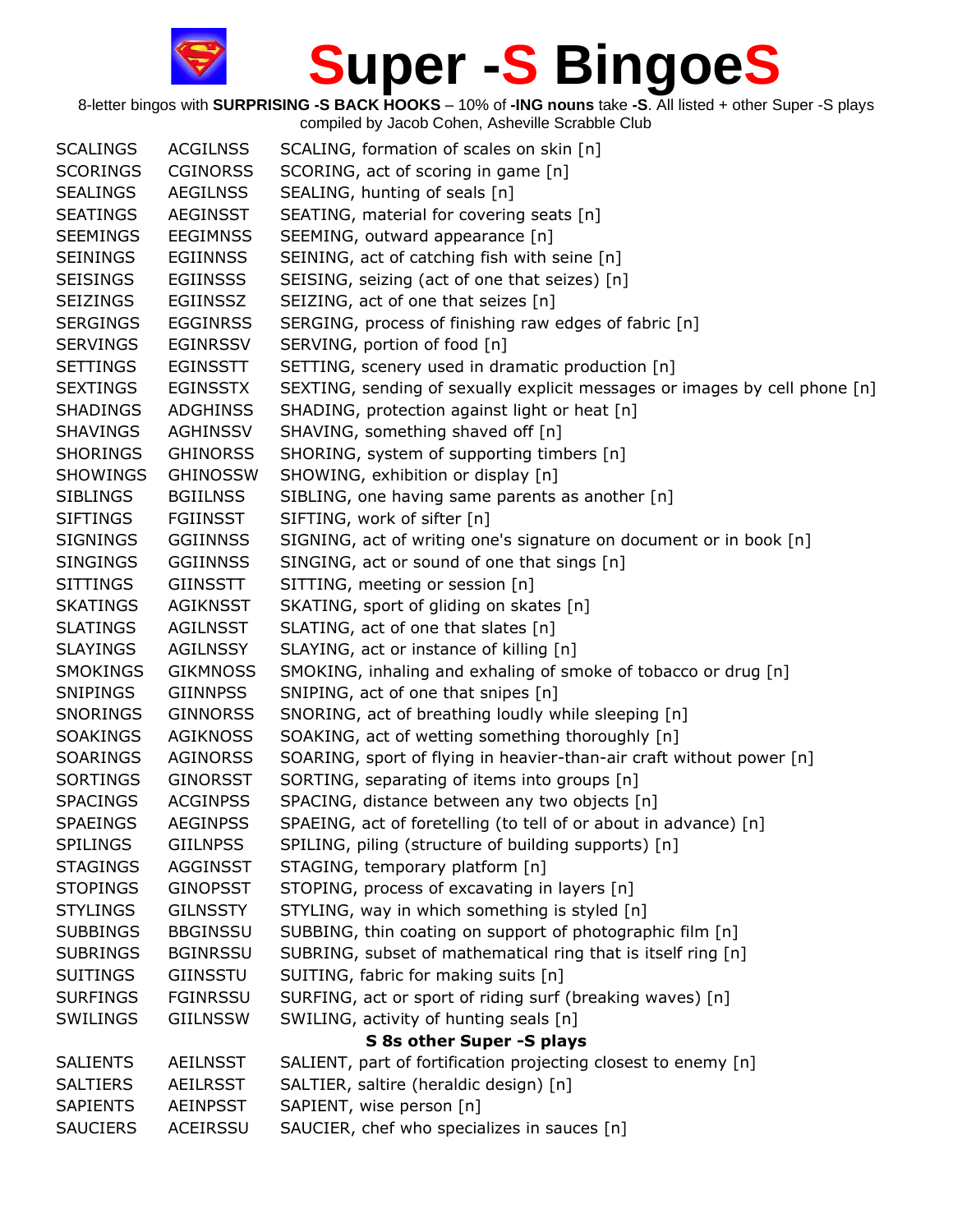

8-letter bingos with **SURPRISING -S BACK HOOKS** – 10% of **-ING nouns** take **-S**. All listed + other Super -S plays compiled by Jacob Cohen, Asheville Scrabble Club SECULARS ACELRSSU SECULAR, layman (member of laity) [n] SEVERALS AEELRSSV SEVERAL, few persons or things [n] SHARPERS AEHPRRSS SHARPER, swindler (one that swindles (to take money from by fraudulent means)) [n] SPHERICS CEHIPRSS geometry of figures on surface of sphere [n] STARKERS AEKRRSST naked (being without clothing or covering) [adj] STEEPERS EEEPRSST STEEPER, one that steeps (to soak in liquid) [n] STRANGES AEGNRSST STRANGE, fundamental quark [n] SUCKLESS CEKLSSSU having no juice [adj] SUPREMES EEMPRSSU SUPREME, smooth white sauce made with chicken stock [n] SWIFTERS EFIRSSTW SWIFTER, rope on ship [n] **T 8s -INGS** TABBINGS ABBGINST TABBING, use of tab key on keyboard [n] TABLINGS ABGILNST TABLING, setting of data or information in tables (columns) [n] TAILINGS AGIILNST TAILING, part of projecting stone or brick that is inserted into wall [n] TALKINGS AGIKLNST TALKING, conversation [n] TAMPINGS AGIMNPST TAMPING, act of packing down by tapping [n] TANNINGS AGINNNST TANNING, process of converting hides into leather [n] TAPPINGS AGINPPST TAPPING, process or means by which something is tapped [n] TASTINGS AGINSSTT TASTING, gathering for sampling wines or foods [n] TATTINGS AGINSTTT TATTING, delicate handmade lace [n] TESTINGS EGINSSTT TESTING, act of evaluating one by examination [n] THAWINGS AGHINSTW THAWING, melting of frozen substance [n] TICKINGS CGIIKNST TICKING, strong cotton fabric [n] TINTINGS GIINNSTT TINTING, process of one that tints [n] TITHINGS GHIINSTT TITHING, act of levying tithes [n] TOLLINGS GILLNOST TOLLING, collecting of tolls [n] TOOLINGS GILNOOST TOOLING, ornamentation done with tools [n] TOPPINGS GINOPPST TOPPING, something that forms top [n] TOURINGS GINORSTU TOURING, cross-country skiing for pleasure [n] TRACINGS ACGINRST TRACING, something that is traced [n] TRADINGS ADGINRST TRADING, action of exchanging commodities [n] TUCKINGS CGIKNSTU TUCKING, series of stitched folds in garment [n] TUFTINGS FGINSTTU TUFTING, cluster of tufts used for decoration [n] TUPPINGS GINPPSTU TUPPING, act of ram copulating with ewe [n] TURNINGS GINNRSTU TURNING, rotation about axis [n] **T 8s other Super -S plays**  TACKLESS ACEKLSST having no tacks [adj] TAILLESS AEILLSST having no tail [adj] THERMALS AEHLMRST THERMAL, rising mass of warm air [n] TITULARS AILRSTTU TITULAR, one who holds title [n] TOPICALS ACILOPST TOPICAL, postage stamp in collection with designs relating to same subject [n] TUBULARS ABLRSTUU TUBULAR, completely enclosed bicycle tire [n] **U 8s -INGS** UNDOINGS DGINNOSU UNDOING, cause of ruin [n] **U 8s other Super -S plays**  UNEQUALS AELNQSUU UNEQUAL, one that is not equal to another [n]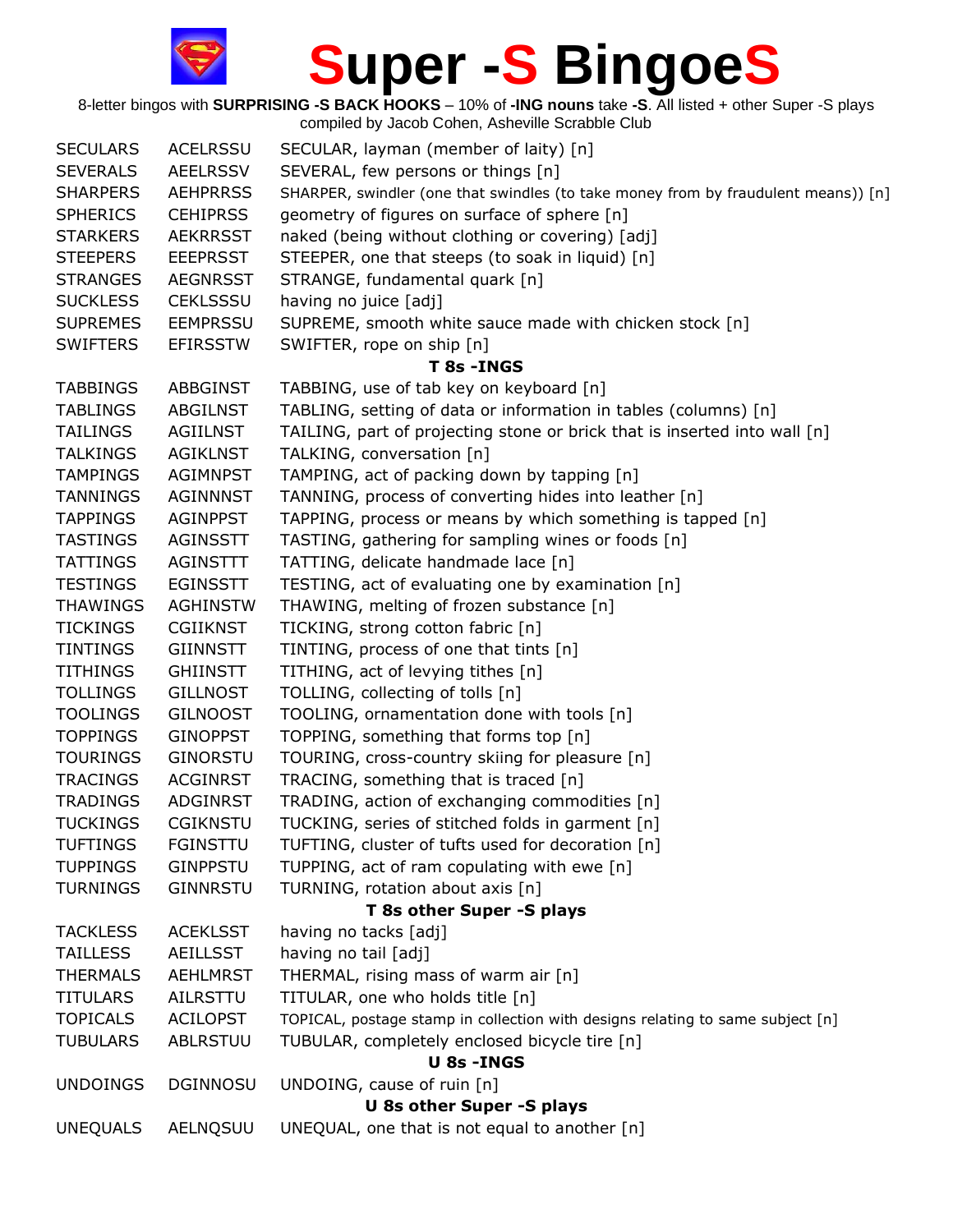

8-letter bingos with **SURPRISING -S BACK HOOKS** – 10% of **-ING nouns** take **-S**. All listed + other Super -S plays compiled by Jacob Cohen, Asheville Scrabble Club UNROUNDS DNNORSSU UNROUND, to articulate without rounding lips [n] UTOPIANS AINOPSTU UTOPIAN, one who believes in perfectibility of human society [n]

|                 |                 | V 8s - INGS                                                                               |
|-----------------|-----------------|-------------------------------------------------------------------------------------------|
| <b>VEILINGS</b> | <b>EGIILNSV</b> | VEILING, veil [n]                                                                         |
| <b>VEININGS</b> | EGIINNSV        | VEINING, network of veins [n]                                                             |
| <b>VESTINGS</b> | EGINSSTV        | VESTING, right of employee to share in and withdraw from pension fund without penalty [n] |
| <b>VIEWINGS</b> | <b>EGIINSVW</b> | VIEWING, act of seeing, watching, or looking [n]                                          |
| <b>VOGUINGS</b> | <b>GGINOSUV</b> | VOGUING, dance consisting of series of styled poses [n]                                   |
| <b>VOICINGS</b> | CGIINOSV        | VOICING, tonal quality of instrument in ensemble [n]                                      |
|                 |                 | V 8s other Super -S plays                                                                 |
| <b>VALIANTS</b> | <b>AAILNSTV</b> | VALIANT, courageous person [n]                                                            |
| <b>VIBRANTS</b> | <b>ABINRSTV</b> | VIBRANT, sonant (sound uttered with vibration of vocal chords) [n]                        |
| <b>VISIBLES</b> | <b>BEIILSSV</b> | VISIBLE, someone that can be seen [n]                                                     |
|                 |                 | W 8s - INGS                                                                               |
| WADDINGS        | <b>ADDGINSW</b> | WADDING, wad [n]                                                                          |
| WAITINGS        | AGIINSTW        | WAITING, act of one who waits (to stay in expectation of) [n]                             |
| WALKINGS        | <b>AGIKLNSW</b> | WALKING, act of one that walks [n]                                                        |
| WARMINGS        | <b>AGIMNRSW</b> | WARMING, act or instance of making something warm [n]                                     |
| WARNINGS        | <b>AGINNRSW</b> | WARNING, something that warns [n]                                                         |
| WASHINGS        | <b>AGHINSSW</b> | WASHING, articles washed or to be washed [n]                                              |
| WAXWINGS        | <b>AGINSWWX</b> | WAXWING, type of passerine bird [n]                                                       |
| WEAVINGS        | <b>AEGINSVW</b> | WEAVING, activity of creating woven materials [n]                                         |
| WEBBINGS        | <b>BBEGINSW</b> | WEBBING, woven strip of fiber [n]                                                         |
| WEDDINGS        | <b>DDEGINSW</b> | WEDDING, marriage ceremony [n]                                                            |
| WEEPINGS        | <b>EEGINPSW</b> | WEEPING, act of one that weeps [n]                                                        |
| WELTINGS        | <b>EGILNSTW</b> | WELTING, cord or strip used to reinforce seam [n]                                         |
| <b>WESTINGS</b> | <b>EGINSSTW</b> | WESTING, shifting west [n]                                                                |
| WETTINGS        | <b>EGINSTTW</b> | WETTING, liquid used in moistening something [n]                                          |
| WHALINGS        | <b>AGHILNSW</b> | WHALING, industry of hunting and processing whales [n]                                    |
| WHITINGS        | <b>GHIINSTW</b> | WHITING, marine food fish [n]                                                             |
| <b>WHORINGS</b> | <b>GHINORSW</b> | WHORING, use of services of prostitute [n]                                                |
| WICKINGS        | <b>CGIIKNSW</b> | WICKING, material for wicks [n]                                                           |
| WIGGINGS        | <b>GGGIINSW</b> | WIGGING, scolding (harsh reproof) [n]                                                     |
| WILDINGS        | <b>DGIILNSW</b> | WILDING, wild plant or animal [n]                                                         |
| WINDINGS        | <b>DGIINNSW</b> | WINDING, material wound about object [n]                                                  |
| WINNINGS        | <b>GIINNNSW</b> | WINNING, money won in game or competition [n]                                             |
| <b>WITLINGS</b> | <b>GIILNSTW</b> | WITLING, one who considers himself witty [n]                                              |
| WITTINGS        | <b>GIINSTTW</b> | WITTING, knowledge [n]                                                                    |
| <b>WORDINGS</b> | <b>DGINORSW</b> | WORDING, act or style of expressing in words [n]                                          |
| <b>WORKINGS</b> | <b>GIKNORSW</b> | WORKING, mining excavation [n]                                                            |
| WRITINGS        | <b>GIINRSTW</b> | WRITING, written composition [n]                                                          |
|                 |                 | W 8s other Super -S plays                                                                 |
| <b>WATTLESS</b> | <b>AELSSTTW</b> | denoting type of electric current [adj]                                                   |
| <b>WINDLESS</b> | <b>DEILNSSW</b> | being without wind [adj]                                                                  |
| <b>WITHOUTS</b> | <b>HIOSTTUW</b> | WITHOUT, exterior place or area [n]                                                       |
| <b>WRONGERS</b> | <b>EGNORRSW</b> | WRONGER, one that wrongs (to treat injuriously or unjustly) [n]                           |